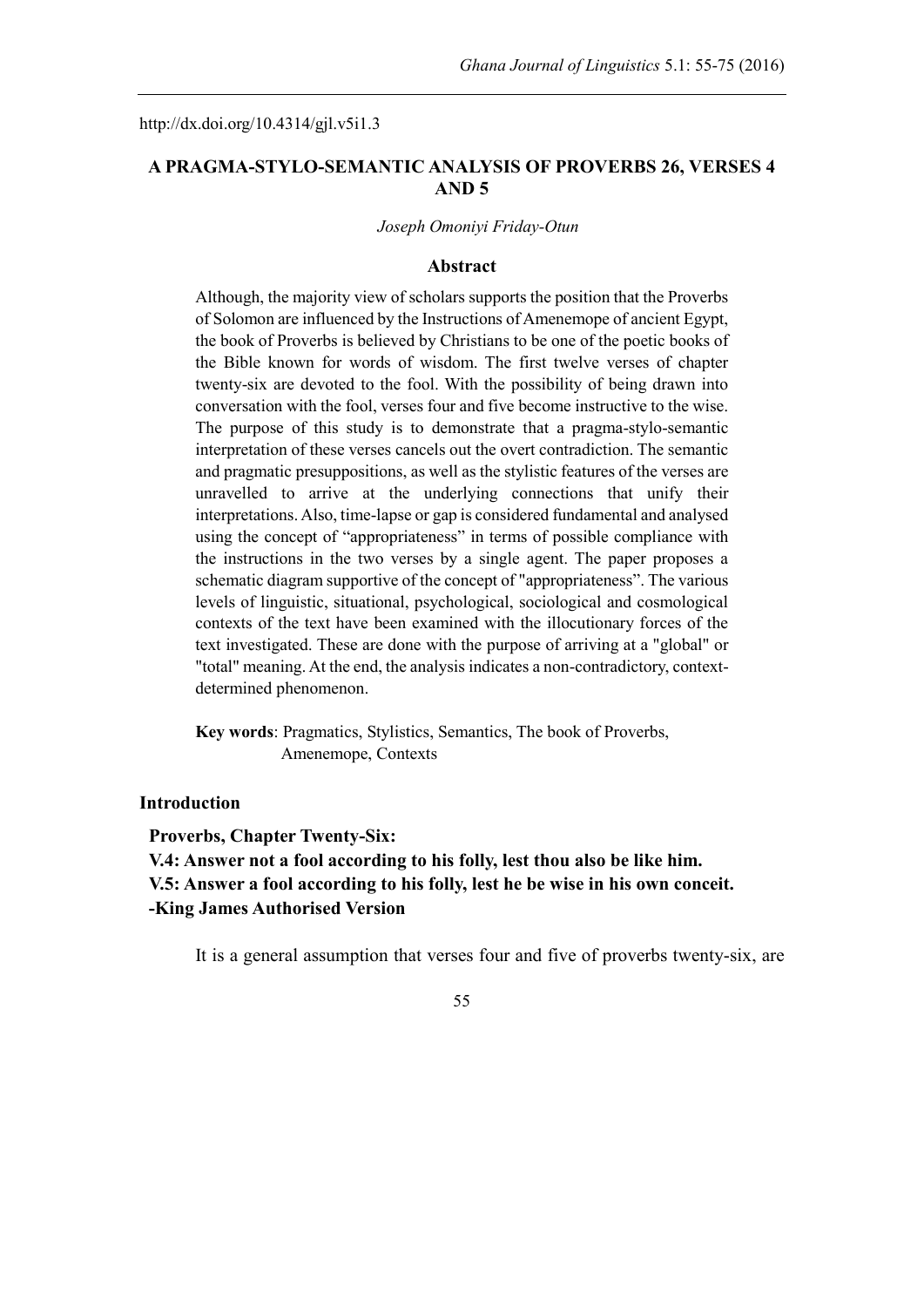overtly contradictory. Moreover, the verses are structured sequentially in that chapter with the negative verse (verse 4) preceding the affirmative one (verse 5). Our aim in this paper is to explicate the various contexts through which the verses can be interpreted with the purpose of resolving the assumed contradiction from the pragmatic, semantic and stylistic viewpoints. Bible scholars and users need not be in a dilemma on what meaning to assign, while tackling the verses in totality. The verses in their order represent two counsels handed down by the same author with "four" negating "five" directly. House and Durham (1992) refer to the two verses as an example of a "more confusing combination of oppositions" when taken superficially.

Our text, though an extraction from chapter 26, is significant because the counsels thereby are of relevance to human beings at large, regardless of religion, culture, colour and status. Aside from personal moral enrichment to be gained from a study of this type, more intellectual insights will accrue, thus enhancing the frontiers of pragmatic, semantic and stylistic theories.

Almost at a glance, the semantic inadequacy posed by an attempt at resolving the contradiction in those verses becomes obvious. Yet, whenever facts about meaning are to be described, the tendency is to reach for semantics. The scope of structural semantics had set a ceiling for it. For instance, semantic theories such as meaning postulates and componential analysis are word-based (Adegbija 1985), implying a sentence-level interpretation, which though relevant to this study, proves to be grossly inadequate for the full interpretation of the text.

To capture the totality of the dimensions of meaning that will form our focus in this work, pragmatics, which according to Levin (1997: 48), "is an aspect to which are reckoned all those mechanisms that relate the language to its context of use, its audience, and the non-linguistic setting", is crucial. Also of importance to the study is stylistics, which aims at analysing language habits with the purpose of identifying those features which are restricted to certain individuals' use of language in certain kind of contexts. Furthermore, the "appropriateness" concept, which relates the suitability of an individual or group of persons to complying with instructions, pieces of advice and warnings in certain contexts, is significant; and the speech acts classification theory, that taxonomises the language functions in a given speech or a text, is essential (Allan 1986; Adegbija 1988; Van Djik 1992; Ajileye and Ajileye 1997; Lawal 2012; Adeniji and Osunbade 2014).

# **Linguistics, Pragmatics, Stylistics and the Bible**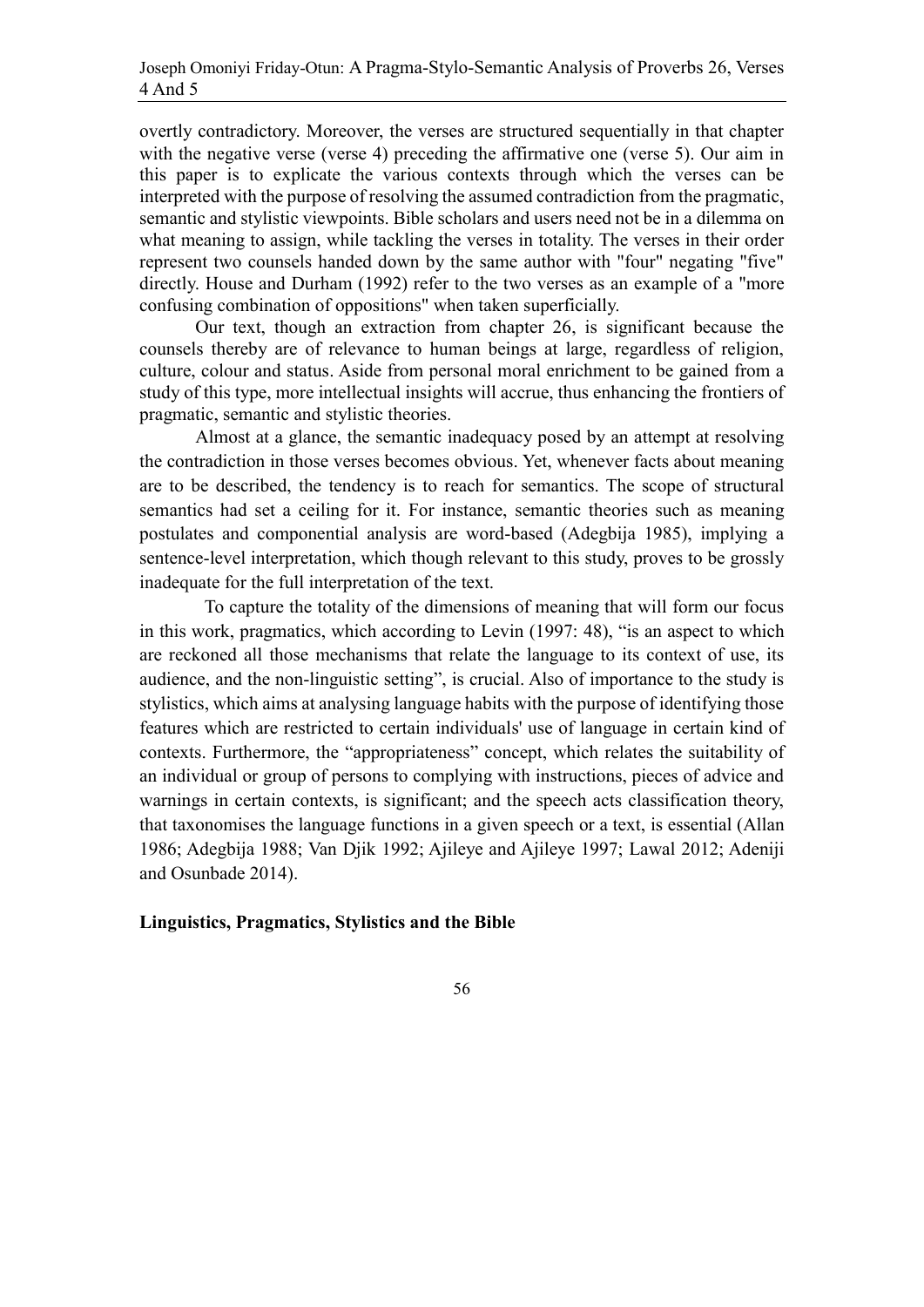The Bible is the Christian Holy Book containing 66 sacred Books with 39 in the Old Testament and 27 in the New Testament. The Bible may be used for both spiritual and literary purposes. As the written text for divine instructions—warnings, admonitions, commands, etc., it is rendered in chapters and verses. As a sacred literature, it is written in human language with impetus generated for its linguistic and literary studies (Adeyanju 1998). The Bible, because of its spiritual, moral and socio-cultural relevance, has undergone translations into more languages than any other known sacred book, with the English translation having several versions. The Authorised King James Version is the choice for this research because it is referred to as the most faithful to the original Greek or Aramaic text (Babatunde 1988). The Bible can be examined linguistically, e.g., on the levels of phonology, morphology, semantics and syntax, while its literary and sociolinguistic values make it a fertile ground for studies in pragmatics, stylistics and discourse analysis. However, only the pragmatic, semantic and stylistic features of the text are of relevance to this study.

# **Pragmatics**

Leech and Thomas (1990) describe linguistic pragmatics by differentiating it from semantics, and define pragmatics as accounting for the meaning which utterances have for their users and interpreters. Semantics, according to them, has to do with meaning as a dyadic relation  $-$  the relation between a form and its meaning, whereas pragmatics has to do with meaning as a triadic relation  $-$  the relation that holds among the form, meaning and context. In his own opinion, Van Dijk (1992) states pointedly that the actual context is defined by the period of time and the place where the common activities of speaker and hearer are realised, and which satisfy the properties of 'here' and 'now' logically, physically and cognitively. Pragmaticians agree that pragmatic study is context - provoked. Contextual exploration is therefore successful if the contextual factors of any utterance or text are well explicated.

Linguists in pragmatics have postulated theories aimed at accounting for all possible interpretations of meanings in context. Concepts such as speech acts, presupposition, implicature, mutual contextual belief (MCBs), co-operative principle (CP), face maintenance (FM), etc., emerged to explore some possible constraints in allocating meanings to utterances.

Early speech act theories were first traced to philosophers of language (e.g. J.L. Austin, I.R. Searle and H.P. Grice) who were non-linguists, but whose works have been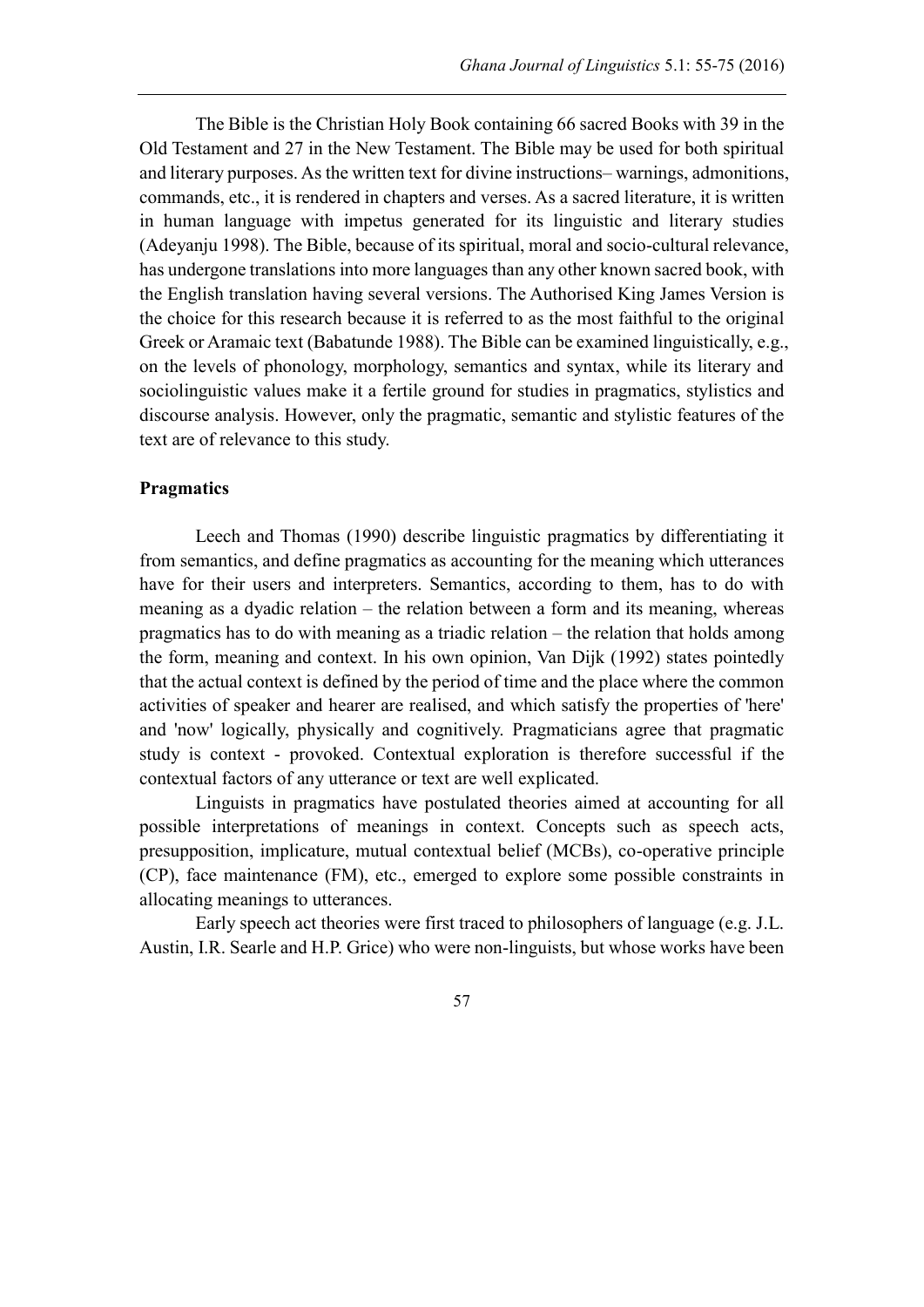sources of inspiration to linguists. According to Austin (1962), an utterance could constitute three kinds of act. The first act  $-$  locutionary act or locution  $-$  is the act of making some utterances, which may be referred to as a linguistic act. The second act  $$ illocutionary act  $-$  is the act performed by virtue of the locution, such as urging, requesting, ordering, greetings, etc. The last act identified by Austin, called perlocutionary act, is the effect that a particular utterance has on the speaker or listener. He further opines that the middle ground  $act$  – illocutionary – can be accomplished through a performative sentence. He classifies illocutionary acts into five classes, thus: Verdictives, Exercitives, Commissives, Behabitives and Expositives. Searle (1974) also comes up with five groupings in his bid to correct what he refers to as overlapping in Austin's classifications. His own classes are Assertives, Directives, Commissives, Expressives and Declaratives. He postulates that two rules, regulative and constitutive, govern conversation in the use of a language.

Grice's (1975) major contribution to speech acts is the popular cooperative principle (CP) theory which refers to unconscious interactional agreement that subsists during conversations. He assumes that four maxims are constituted during conversation. They are the maxims of Quantity, Quality, Relation and Manner. He also proposes the concept of implicature which centres on context, the purview of pragmatics. This concept distinguishes what is implied from what is overt. For instance, "She finished the food but was still hungry" implies that she was not expected to be hungry after finishing the food.

In the 1980s, the study of presupposition assumed a popular dimension. This concept concerns the factors, whose truth a speaker assumes as part of the background issues germane to the conversation. For example, "I know that, University of Ilorin has a crop of young professors" presupposes that University of Ilorin as an institution exists.

The concept of mutual contextual beliefs (MCBs) postulated by Bach and Harnish (1979), makes the speaker's intention and listener's inference its main focus. For a speech act to be performed, the inference drawn from the speaker's intention is paramount. In other words, certain words are put together by the listener before he/she can understand the speaker's intention (Lawal, Ajayi and Raji 1997).

Adegbija (1982) also proposes the notion of pragmasociolinguistics in analysing the context of an utterance. He argues that the global context of an utterance is constituted by both pragmatic and sociolinguistic contexts. Adegbija postulates that pragmasociolinguistic competence cal1s for the historical, personal, environmental, sociocultural, and linguistic features of all factors that relate to the contexts in which a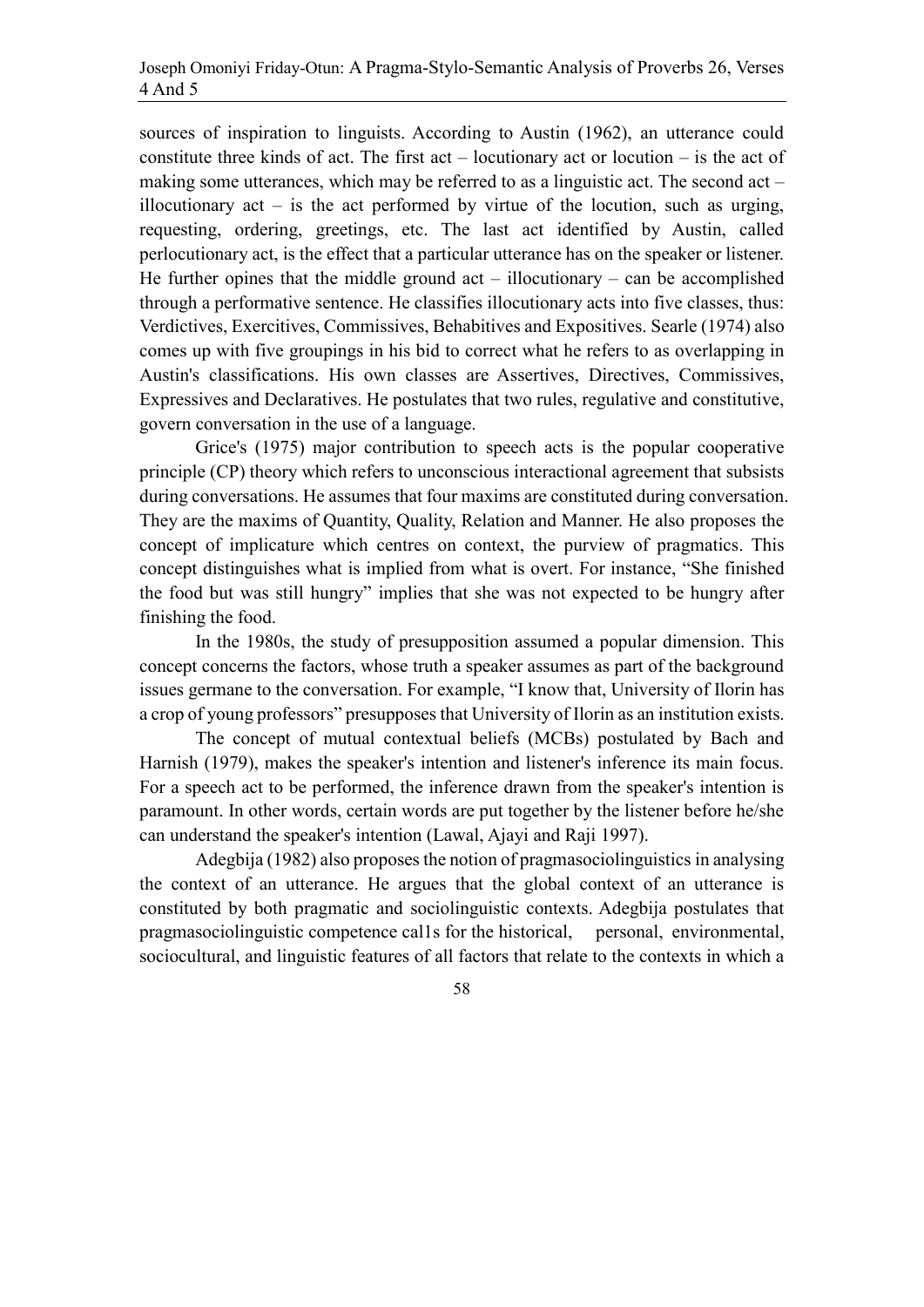particular conversation occurred. While decoding the meaning of the utterance, "My friend, where is Anini?" uttered by a former Nigerian President, General Ibrahim Badamosi Babangida, to his then Inspector General of Police, Adegbija describes three layers of meaning - primary, secondary and tertiary. At the primary level, according to him, meaning is assigned to linguistic elements through the device of semantic presupposition. At the secondary layer, meaning, occasioned by metaphors, insinuations, idioms, to mention a few, yield indirect speech acts. The third level, referred to as the master speech act, is where a total or global meaning is postulated using pragmatic presupposition. At the level of the indirect speech act, interpretation of meaning goes beyond assigning meaning to linguistic elements alone. For example, *He beats a hell out of him* is an utterance whose interpretation can be sought at the higher level of decoding the meaning of the metaphor "hell" and relating it to "out of him" to yield the meaning *He beats him mercilessly.* Adegbija further submits that, at the tertiary level, interpretation is based on the totality of the contextually relevant pragmatic elements including the speaker, hearer and his/her relationship to speaker, the history and context of the utterance, the socio-cultural and political context of the society and other assumptions of the utterance (Adegbija 1982, 1985, 1988).

Furthermore, Lawal (2012) introduces the notions of "contexts" and "competences" while stressing the importance of speech acts in a pragmatic approach of stylistic analysis. According to him, a description of the background structure of contexts and competencies which language users reactivate to interpret speech acts along with presupposition and implicature, is core in pragmatic analysis. His model has four major aspects or columns, vertically represented as contexts, competencies, background information and speech acts. The first two columns, which are symmetrically related, have behind them the one-layer surface structure, (Linguistic), and the five-layer background structure (Situational, Psychological, Social, Sociological and Cosmological) contexts and competencies. According to the model, the background information of an utterance (the third aspect, or column in the diagram) determines the presuppositions, implicature and the MCBs through which inferences are drawn by the listeners to produce speech acts. The mappings of the model are presented on the next page: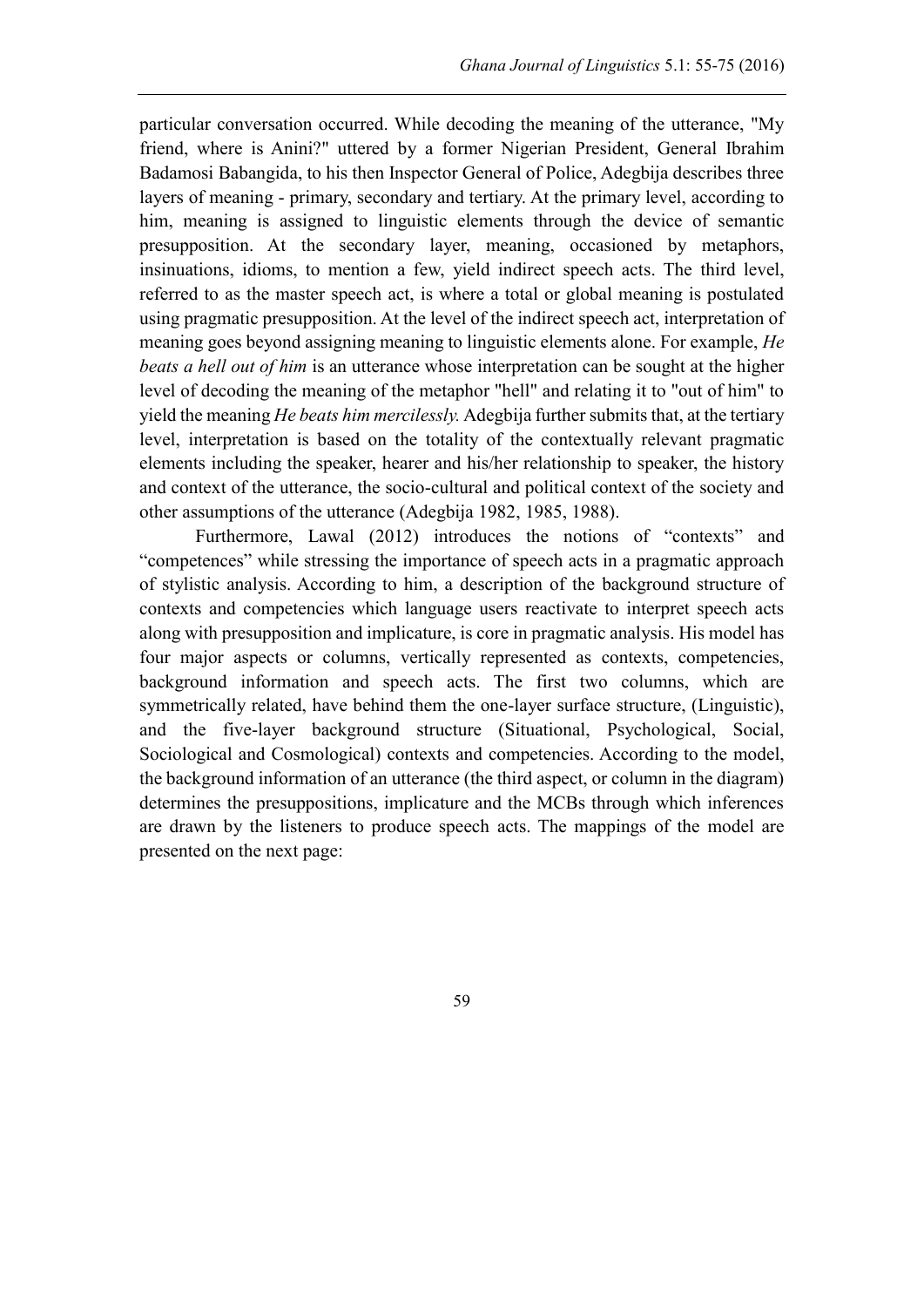

# **Fig 1: Lawal's Aspect of a Pragmatic Theory**

From the above model, two underlying structures – "Surface Structure" and "Background Structure" which are made of six levels are identified. The first level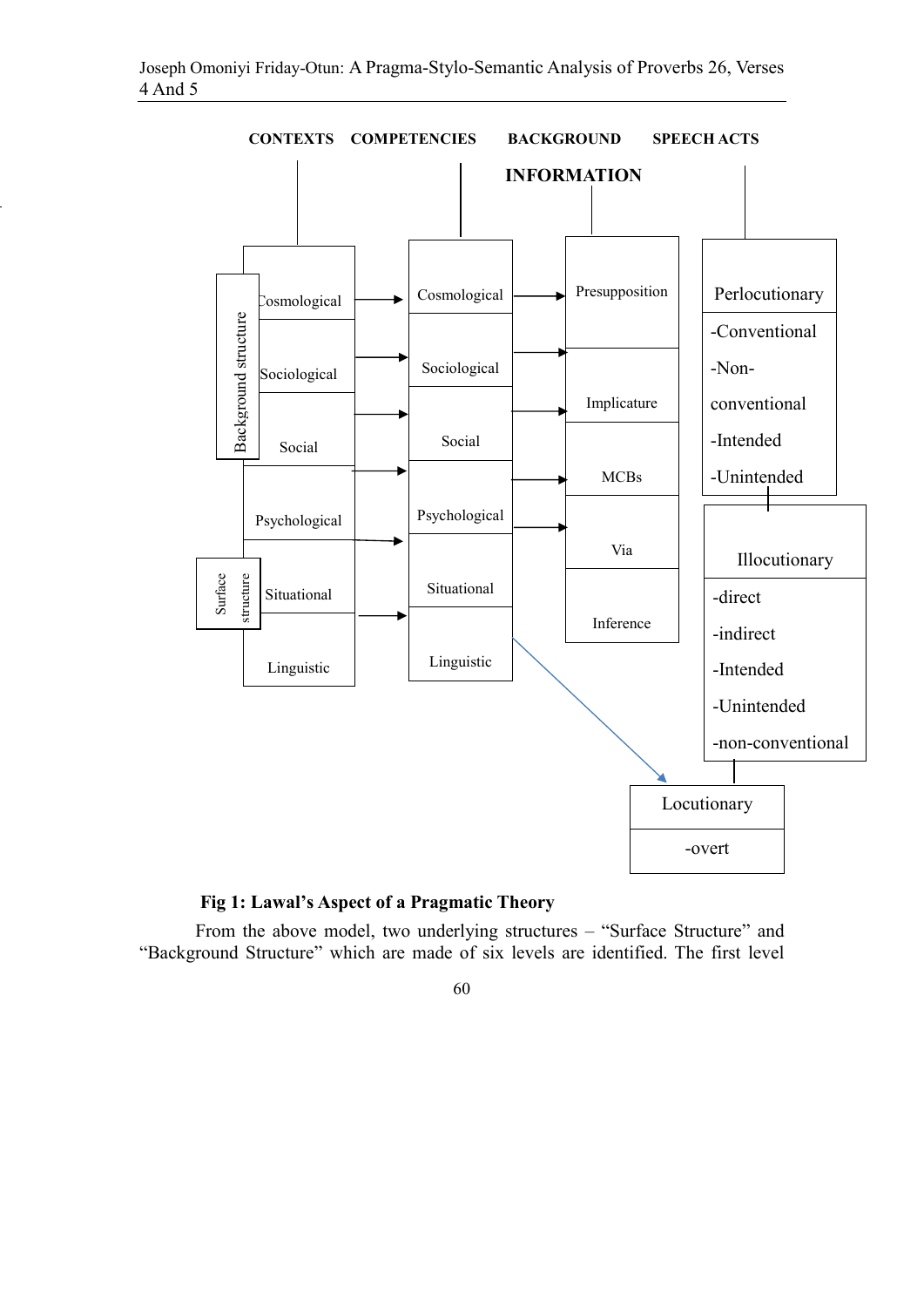(linguistic), on the first hand, constitute the surface structure, under whose domain we have the phonological, lexical, semantic and syntactic features, as the basic linguistic level at which utterances are produced and perceived. On the other hand, the background structure consists of five layers which are situational, psychological, social, sociological and cosmological. All the levels (six of them) further bifurcate into "contexts" and "competences" symmetrically. In other words, each layer under "contexts" (the first column) corresponds to that of "competencies" (the second column).

 The level after the linguistic layer, the situational context and competence, refers to the topic of discourse and the factors of the physical events including, concrete objects, persons and location. In this model, the psychological context and competence, the third layer, is described as the background of the mood, attitudes, and personal beliefs of the language user. The fourth level, "social", indicates the interpersonal relations among interlocutors. The next level, "sociological", relates to the sociocultural, and historical settings that characterise the use of an utterance, while the sixth and the highest level, "cosmological", depicts the user's world-view, implying references to the world or aspects of it, and to certain universally established facts.

As earlier said, the background information (the third column), according to this theory, involves the imports of presupposition, implicature, politeness formula, MCBs and CP, which determine the inference that a listener can draw from the speaker's intention. In addition, the model postulates that the contexts, competencies and the background information constrain the functions that utterances (or texts when written) perform. Here, the fourth aspect or the fourth column "speech acts", constitutes three layers of functions performed by speeches - locution, illocution and perlocution.

On the classification of illocutions, Allan (1986), submits that every utterance possesses both "Direct" and "Indirect" speech acts simultaneously. According to her, the sentence type identified in the utterance represents the "Direct" speech act, while the functions performed by the utterance such as, greetings, promising, informing and so on, are the "Indirect" speech acts. For instance, the statement *I'm hungry* which is a Direct act of "stating" can also perform an Indirect act of requesting the food vendor to serve the speaker. Allan's speech act approach is important to this study because the model is very useful in describing a short text such as the datum of this paper.

Van Dijk (1992), in his own postulation, sees context as a sequence of worldstates which do not remain identical in time but change. He describes context as a course of events which has initial state, intermediary state and a final state. Referring to actual context as a sub-set of possible contexts, Van Dijk opines that the actual context is defined by the period of time and the place where the common activities of speaker and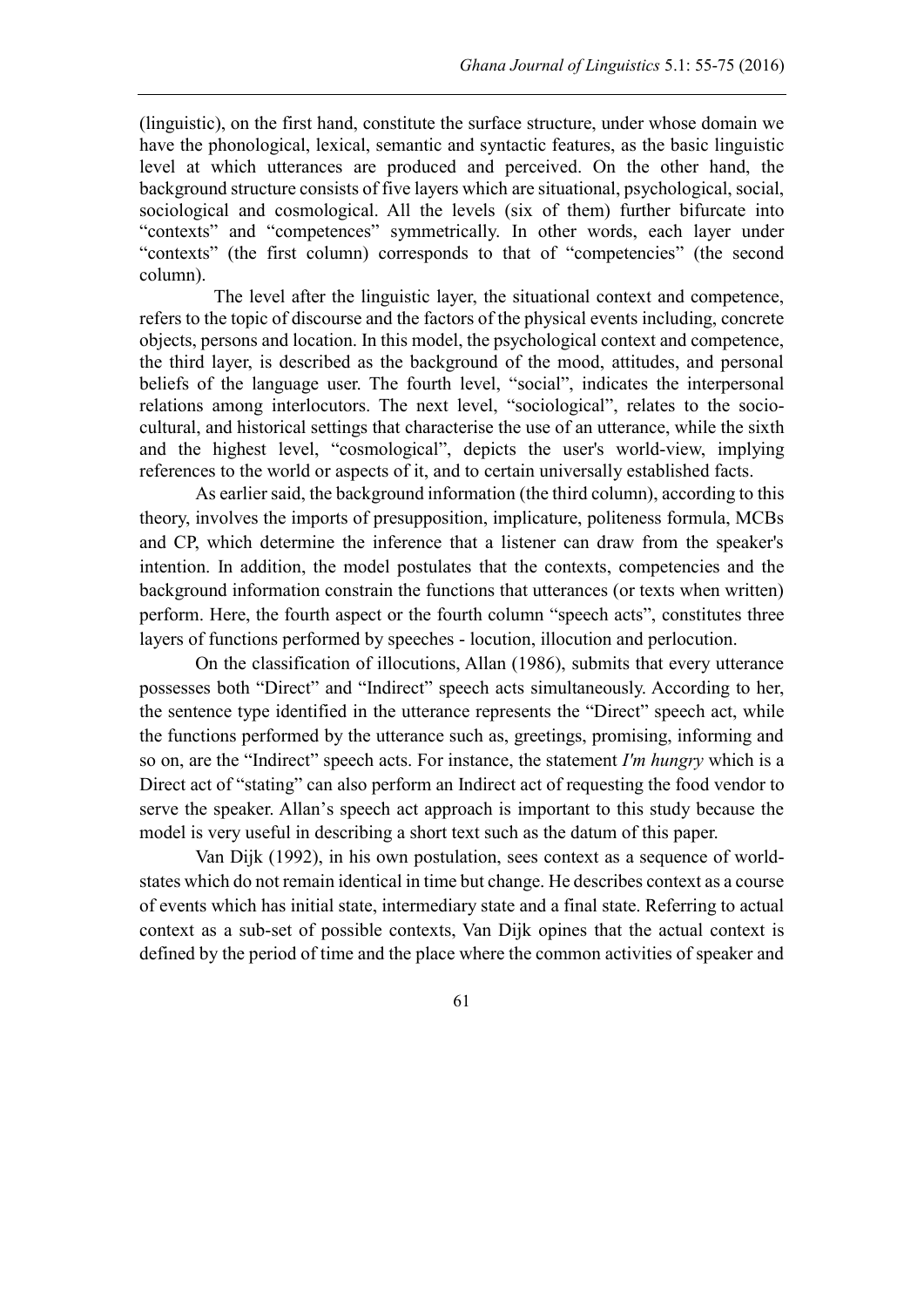hearer are realised, and which satisfy the properties of "here" and "now" logically, physically and cognitively. In relation to change, he postulates the concept of *appropriateness* and stresses that pragmatics must formulate the conditions determining when certain realisations are appropriate and when they are not. According to him, the actual context subsists within the act of communication and yields to the condition of appropriateness, while possible contexts are realisable possibilities within the act of language.

Van Dijk's notion of appropriateness in contextual analysis is also crucial to this study because the distinction between actual and possible contexts will enhance and unify the interpretations of several utterances that may appear contradictory. For instance, an utterance which is appropriate in context A may be irrelevant in context B. Yet, contexts A and B are possible contexts in the act of language. This brings us to the intrinsic elasticity or multiplicity in the interpretation of utterance meaning.

From the foregoing, it is obvious that the goal of reconciling the overtly contradictory verses cannot be achieved through a single approach, but by a combination of several approaches. Hence, the stylistic approach of Halliday (1966); the speech acts classification of Allan (1986); the notions of semantic and pragmatic presuppositions of Adegbija (1988); the appropriateness concept of Van Dijk (1992); and the "Aspects of a Pragmatic Theory" of Lawal (2012), will all be deployed as found appropriate.

# **Textual Analysis**

**Proverbs 26: 4-5 (Authorised King James Version) Verse 4a. Answer not a fool according to his folly, b. lest thou also be like him Verse 5a. Answer a fool according to his folly, b. lest he be wise in his own conceit.** 

### **The Linguistic Contexts of the Text**

The linguistic context here refers to the lexical, semantic and grammatical features of the text. The author relies on the discretion of the readers to discern the two different ways of heeding the advice. The pattern of language employed in the text reflects a type of diction structured to move the reader from an advisory imperative structure of restraint to that of persuasion without blotting out the goals of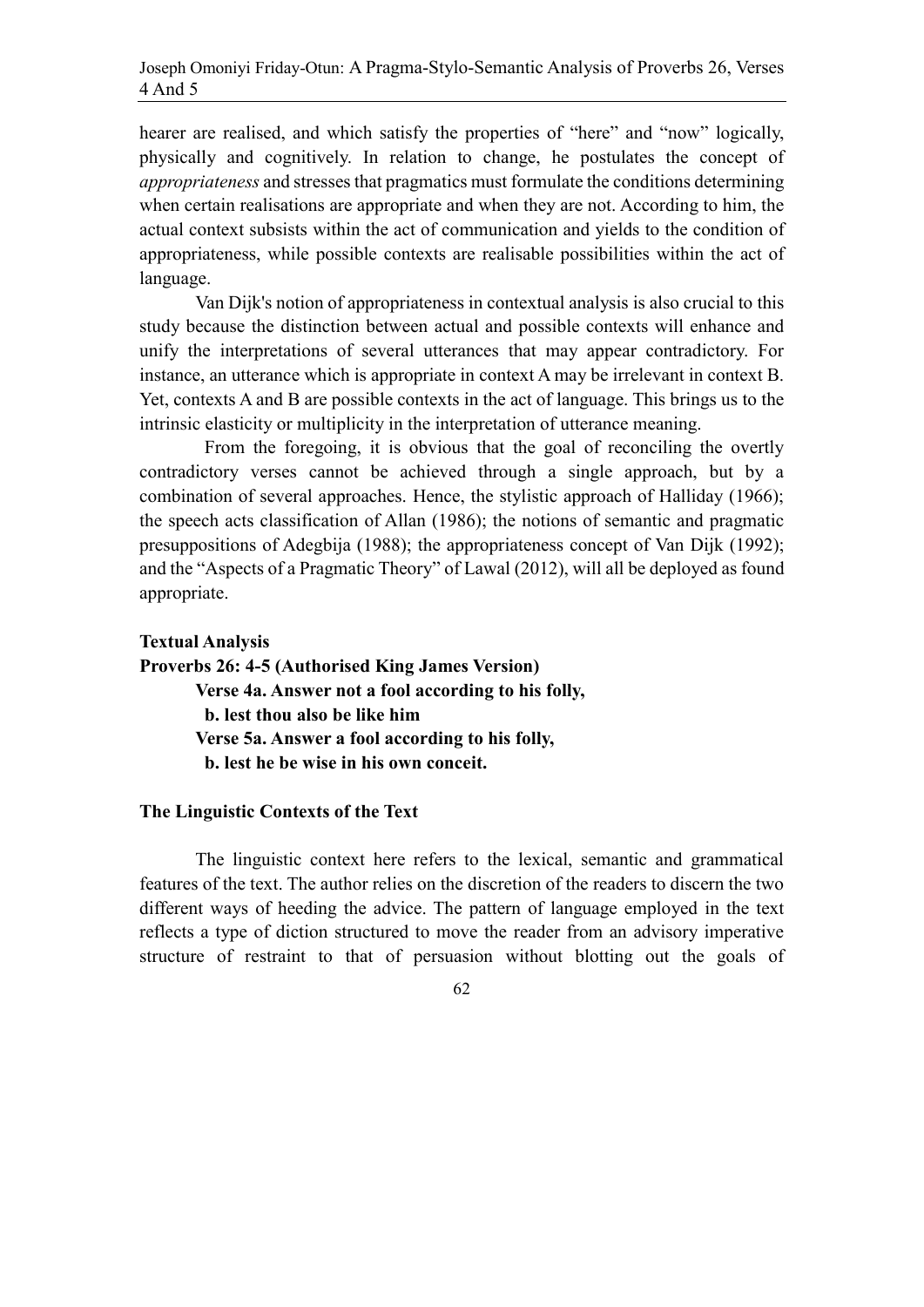communication.

At the grammatical level, our text is made up of two sentences with each performing an imperative function. The Negation phrase of the first part of Verse 4, "Answer not" reflects a Middle English (ME) usage. The Current English (CE) version has it as "Do not answer". Verse 4 has undergone a syntactic process of "NOT" insertion, typical of the kind allowed in poetry.

At this juncture, some semantic presuppositions can be postulated for the text. According to Strawson in Adegbija (1988: 28), semantic presupposition refers to the logical relations that hold between sentences. For our text, the following interpretations are possible postulations for verse 4:

- i. A fool exists
- ii. A fool will talk foolishly
- iii. The statement of a fool, may draw a foolish response.
- iv. If the hearer responded accordingly by giving a foolish response, he/she will be like the fool.
- v. Therefore, no response should be given to the fool.
- vi. For Verse 5, i-iii interpretations above hold. The following is however peculiar to V5.
- vii. You must respond accordingly
- viii. If you don't, the fool will think he/she is wise.
- ix. Your response will then dispel the fool's delusion.

The postulations above focus on Adegbija's (1988: 28) primary or semantic layer of meaning "concerning the meaning being borne by, or assigned to linguistic elements in intra-linguistic rather than extra-linguistic manner".

## **Pragmatic Presupposition of the Text**

As earlier stated, a number of pragmatic presuppositions will be postulated in analysing our text using the approach of Adegbija (1988: 58-59). Referring to the works of Stalnaker (1974), and Lakoff (1990), respectively, Adegbija describes pragmatic presupposition as "assumptions and beliefs about the context", or "shared beliefs of background information of an utterance", or "the proposition whose truth a speaker takes for granted as part of the background of the conversation" (58). In this study, both immediate linguistic and extra-linguistic contexts, the socio-cultural milieu and the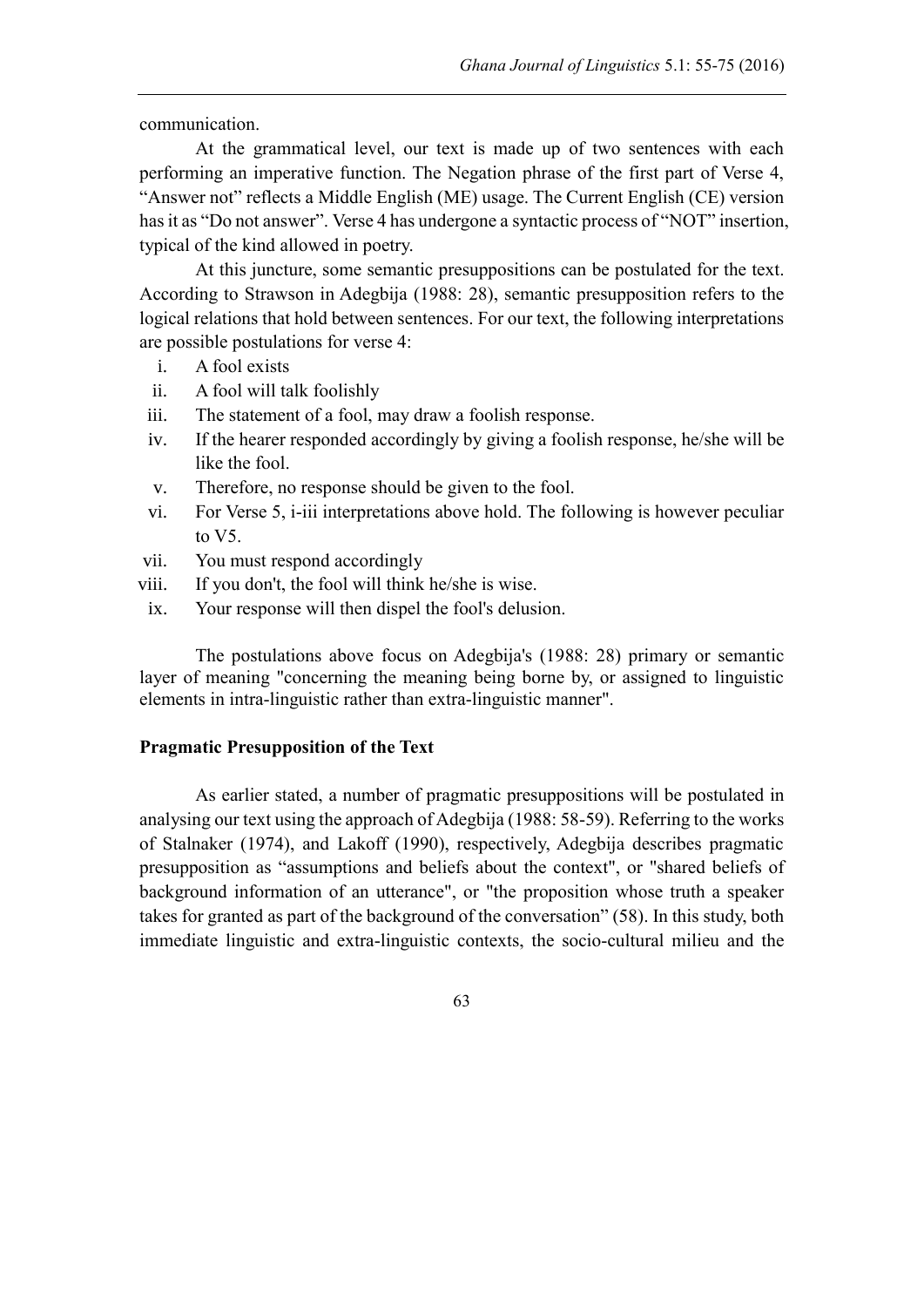entire pragmatic background of the contexts of the utterance, are of importance. All these are deployed to reconcile verse 4 with verse 5 as follows:

- (1) Solomon in Verse 4a instructs his son not to "answer a fool according to his folly" whereas, he, in Verse 5a instructs his son to "answer a fool according to his folly".
- (2) Verse 4b expresses the reason why Solomon's son should not reply to a fool according to his folly: "lest thou also be like him". In 5b, Solomon states the reason for replying to a fool according to his folly: "lest he be wise in his own conceit".
- (3) Though 4a and 5a appear contradictory, 4b and 5b respectively give separate reasons for the apparent contradiction.
- (4) It is semantically and pragmatically logical that 4b and 5b imply different contexts of compliance.
- (5) The pragmatic competence or knowledge of the participants, as well as the understanding of the appropriateness context of the text enable the participants to discern between the time Solomon's son may look like a fool if he replies a fool, and when he should reply to a fool, so that the fool would not be wise in his/her own eyes.
- (6) The text which primarily involves Solomon and his son, now stretches from Solomon, or God (when taken as God's message from Solomon) to all Bible users or believers.
- (7) With different contexts established for complying with Verses 4 and 5, respectively, as in (4) above, the time-setting for heeding verse 4 is different from that of 5. It is then possible for Solomon's son, or affected participants to comply with both instructions without any confusion or conflict.
- (8) The appropriateness of the responses (in either replying to a fool or not) depends on the linguistic, extra linguistic and pragmatic competence of Solomon's son or Bible believers.
- (9) The addressee(s) discretions are highly challenged for a 'deep understanding of "a fool" in Bible contexts and proper discernment and appropriation of the two different reasons, i.e. verses 4b and 5b, respectively.
- (10) The summary of the whole postulations is supportive of the maxim of relevance, that "there is a time for everything under the sun" (Ecclesiastes 3:3). This includes a time to answer a fool and a time not to answer him.

**The Speech Act Structure of the Text**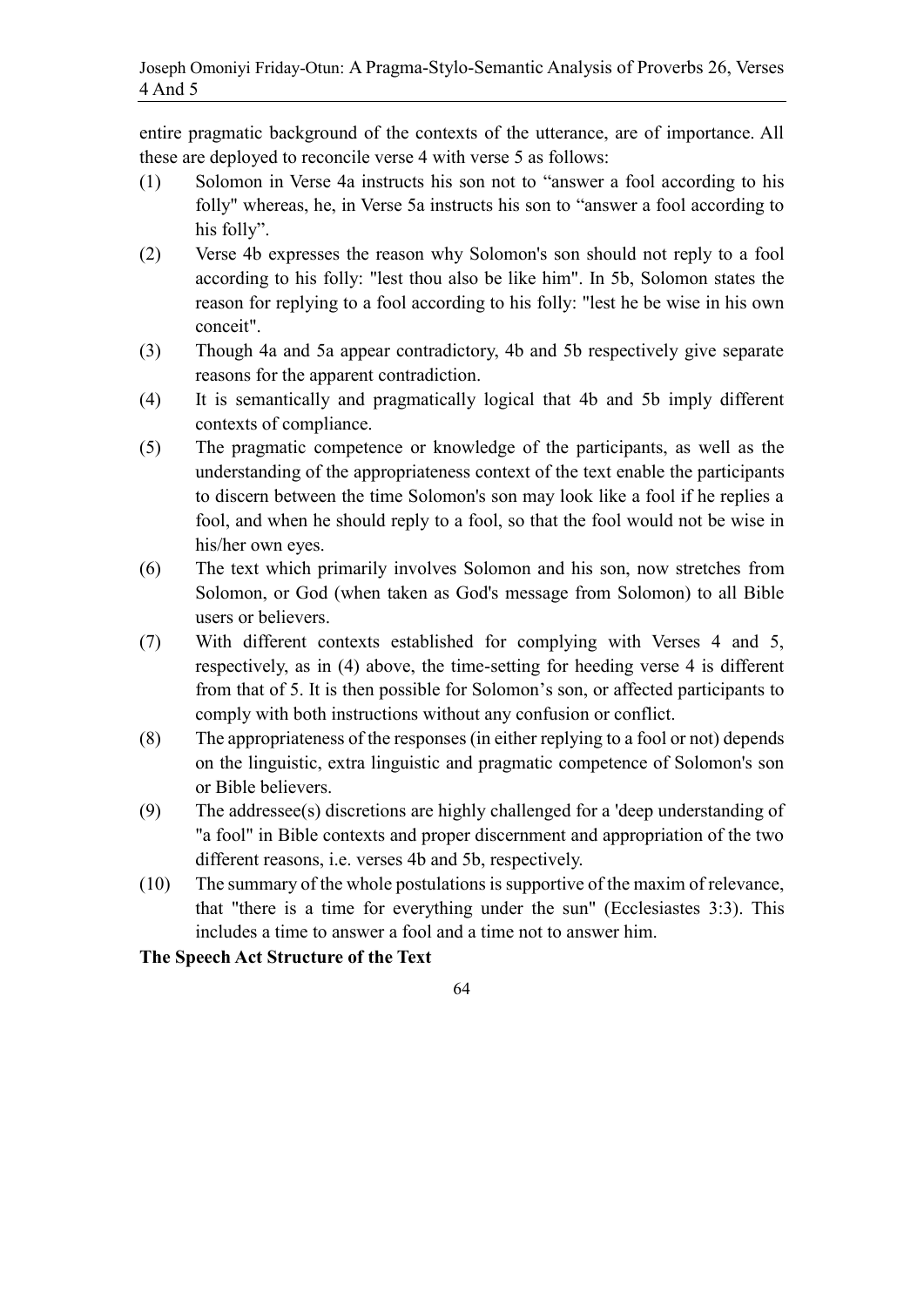A pragmatic exploration of an utterance, or text when written, must attempt a speech act analysis of the discourse (Van Dijk 1992; Lawal 2012; Adeniji and Osunbade 2014). As earlier said, utterances perform three acts - locution, illocution and perlocution. A locutionary act performed in order to communicate carries along with it some non-linguistic acts like warning, greetings, advising, informing, etc. These acts in turn produce effects on both the speaker and listener known as perlocutionary effects. The text has sequences of two sentences, thus:

| V4- Clause a. Answer not a fool according to his folly, |
|---------------------------------------------------------|
| Clause b. lest thou also be like him                    |
| V5- Clause a. Answer a fool according to his folly,     |
| Clause b. lest he be wise in his conceit.               |

Each of the verses or sentences has two parts  $-$  (a) and (b), "lest", the interclausal discourse connector, conjoins both parts in each verse. As earlier said, this work adopts the speech act framework of Allan (1986), who classifies illocutions into "Direct" and "Indirect" speech acts. She describes a "Direct" function as the sentence form of an utterance or text, and the "Indirect" act as the illocutions expressing the speaker's intentions. In other words, the "Indirect" speech act is the illocutions like greeting, advising, informing etc., performed through the sentence types used in the expression. The sentence forms (Direct Act) are mainly declarative (statement), interrogative and imperative. Illocutionary acts of this text can be classified into "Direct" and "Indirect" acts. Each verse or sentence has two parts or clauses with each part performing a different act. Clauses 4a and 5a, respectively, perform similar "Direct" acts (sentence form) of "imperative" and similar "Indirect" acts of "advisory" functions. Clauses 4b and 5b) perform "Direct" and "Indirect" acts different from those of 4a and 5a. While 4b and 5b perform the "Direct" act of "declarative", respectively, they, at the same time perform the "Indirect" act of "warning" individually,

A total of eight instances of speech act are found in the text:

 $4a - 1$  Direct (Imperative) + 1 Indirect (Advisory) = 2  $4b - 1$  Direct (Declarative) + 1 Indirect (Warning) = 2 5a - 1 Direct (Imperative) + I Indirect (Advisory) = 2 5b - 1 Direct (Declarative) + 1 Indirect (Warning) =  $2$  $Total = 8$ 

The speech acts or illocutions above are characterised by the "Direct" acts of Imperative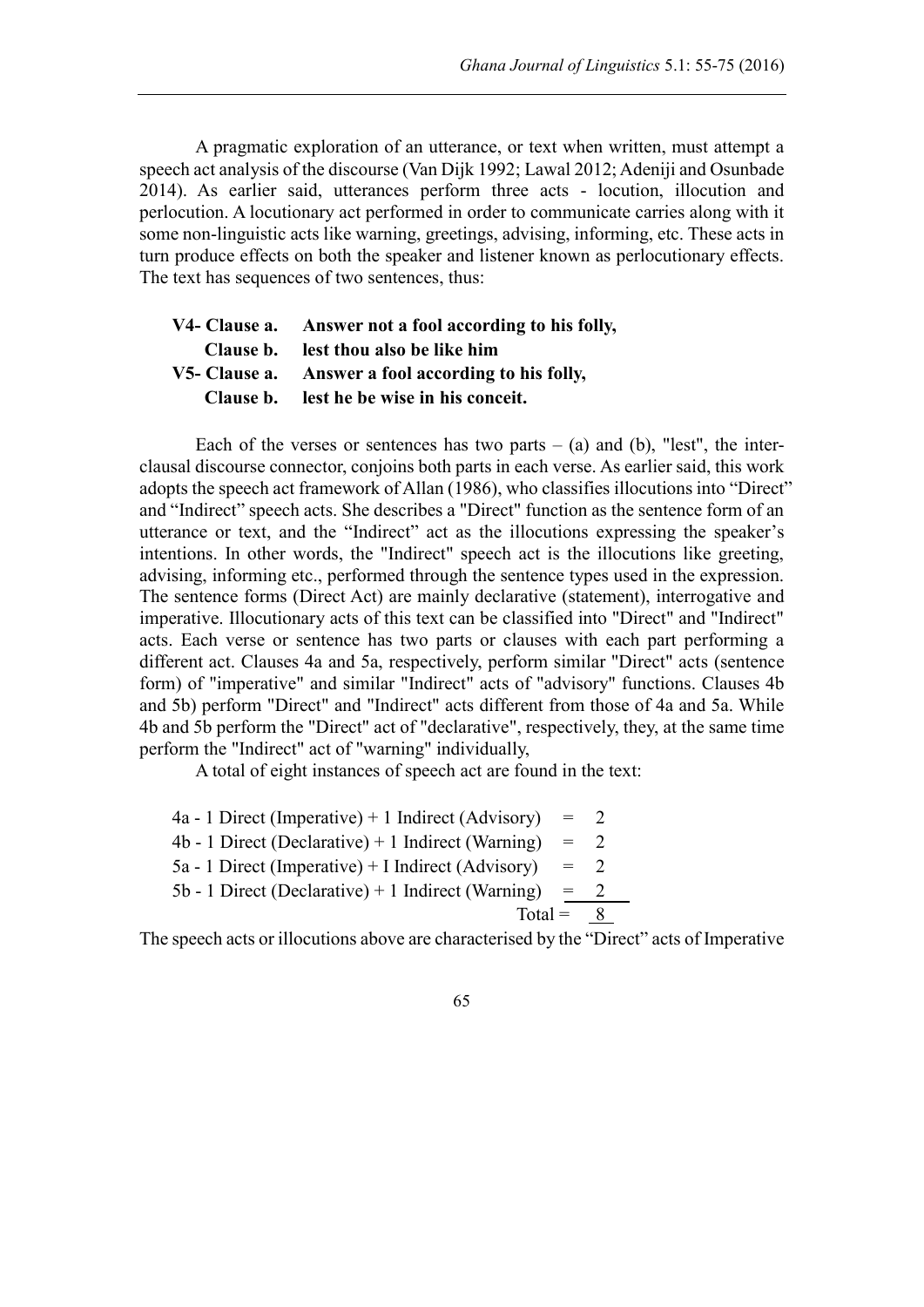and Declarative functions, as well as the "Indirect" illocutions of Advisory and Warning acts. Hence, Solomon employed the Direct declarative act to accomplish the "Indirect" illocutions of advising and warning his son, and subsequently Bible believers. In other words, Solomon advised and warned his son in imperative statements of two sequences with each sequence representing two different contexts of possible compliance.

# **Stylistic Features of the Text**

In stylistics, the error of classics in linguistics lingers as it was studied during its early period from the prescriptive point of view. A shift towards descriptive stylistics emerged perhaps due to the influence the similar shift from prescriptive to descriptive linguistics had on it (Ducrot and Todorov 1972). Widowson (1975) views stylistics as the study of literary discourse from a linguistic orientation. Levin (1964) sees it as the study of the elements of semantics, phonetics, phonology and syntax that a writer uses in the production of his text. Literary stylisticians have restricted stylistics to the study of linguistic elements or variables or nuances and their degree of occurrences in literary works of art. This, according to Olajide (l997), reflects in literary texts where the writer can afford the use of flowery and seductive language to appeal to his reader's imagination. While stressing that the significance of literary texts as displaying the greatest stylistic challenges should not be missed out, Lawal (2012: 26) sees stylistics "as a branch of linguistics deriving largely from a sociolinguistic interest in the treatment of variables in entire texts, viewed as communicative events. He argues further that "language variation and the distinctiveness of features within and across texts, as occasioned by situational factors are major purview of stylistics, as an emergent field in the study of language" (Lawal 1997: 26).

In social encounters, language users deploy language to express their thoughts, beliefs, habits, experiences, moods, etc. meaningfully in diverse styles. These expressions underline the language habits allocated or assigned to certain individuals. Halliday (1966) supports the view of Widowson (1975), but adds that stylistics studies both literary and non-literary texts from a linguistic point of view. The view of Halliday (1966) is relevant to this study because stylistics can be constructed in literature, as well as in other discourses across disciplines such as religion, law, journalism, medicine, etc.

The stylistic aspect of our study involves the linguistic and literary styles the author employed to couch the text. Style is conceived here as some or all of the language variations that our datum reflects. Doubtlessly, our datum contains variations which are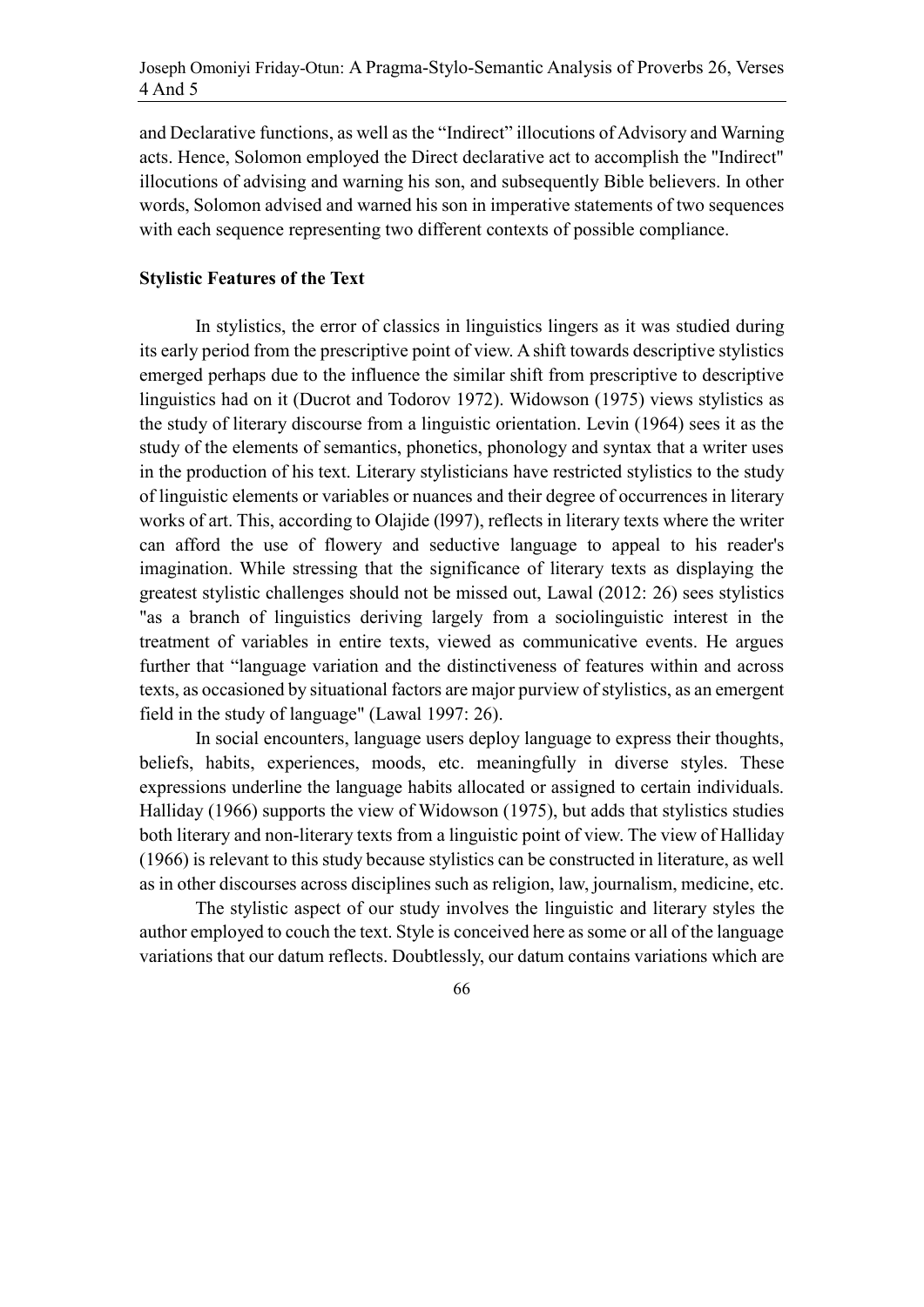crucial to its holistic analysis. For instance, the paradigmatic sequencing style of our text is a clear deviation from the norm, in that, V4 contains a negative structure followed by an affirmative type in V5. Ordinarily, it should be the other way around, because affirmative structures should generate negative forms through a process known in syntax as NEGATIVE insertion. However, stylistics has an answer to this because the author should have chosen to deviate using a paradigm of an alternative variant that suits his purpose.

The theme of our text is situated within the background of Solomon's desire to teach his sons, even as his father, David, taught him life ethics or morals which later became generalised words of wisdom that touch on finance, marriage, family, religion, education, politics, vocation, etc. (House and Durham 1992). Furthermore, figures of classical rhetoric like scheme of balance, repetition and alliteration are employed by the author to reflect his flow of thoughts. A scheme is an artful deviation from the ordinary arrangement of words (Adeyanju 1998).

In chapter 26,

# **4a. Answer not a fool according to his folly, and**

# **5a. Answer a fool according to his folly**

reflect a scheme of balance in oppositeness. Both parts should have passed for an absolute scheme of repetition but for "not" which is in 4a. The second parts: "lest thou also be like him" and "lest he be wise in his conceit" are schemes of parallelism. The scheme of alliteration, e.g. "f" of "fool", repeated in "f" of "folly" is used in both sentences. Inter-sentential repetition is also common to both verses e.g. "Answer" is used at the beginning of each verse and "according to his folly" is repeated in both sentences, "lest" is repeated at the beginning of "b" part of each verse. The repetitions in our text, perhaps, occur for the sake of emphasis. It can be safely said that the author deployed literary and linguistic devices to vividly and emphatically convey his messages without missing out the aesthetics associated with great philosophers and orators.

### **The Appropriateness/Possible Contexts of the Text**

The need for us to bring to the fore the underlying connections between the two verses are essential. The theory of appropriateness or context change of Van Dijk (1992), facilitates the understanding of sentence sequence that appears contradictory. The change in the contexts of realisation between verses 4 and 5 is a factor of appropriateness. Each of verses 4 and 5 represents different contexts of compliance. In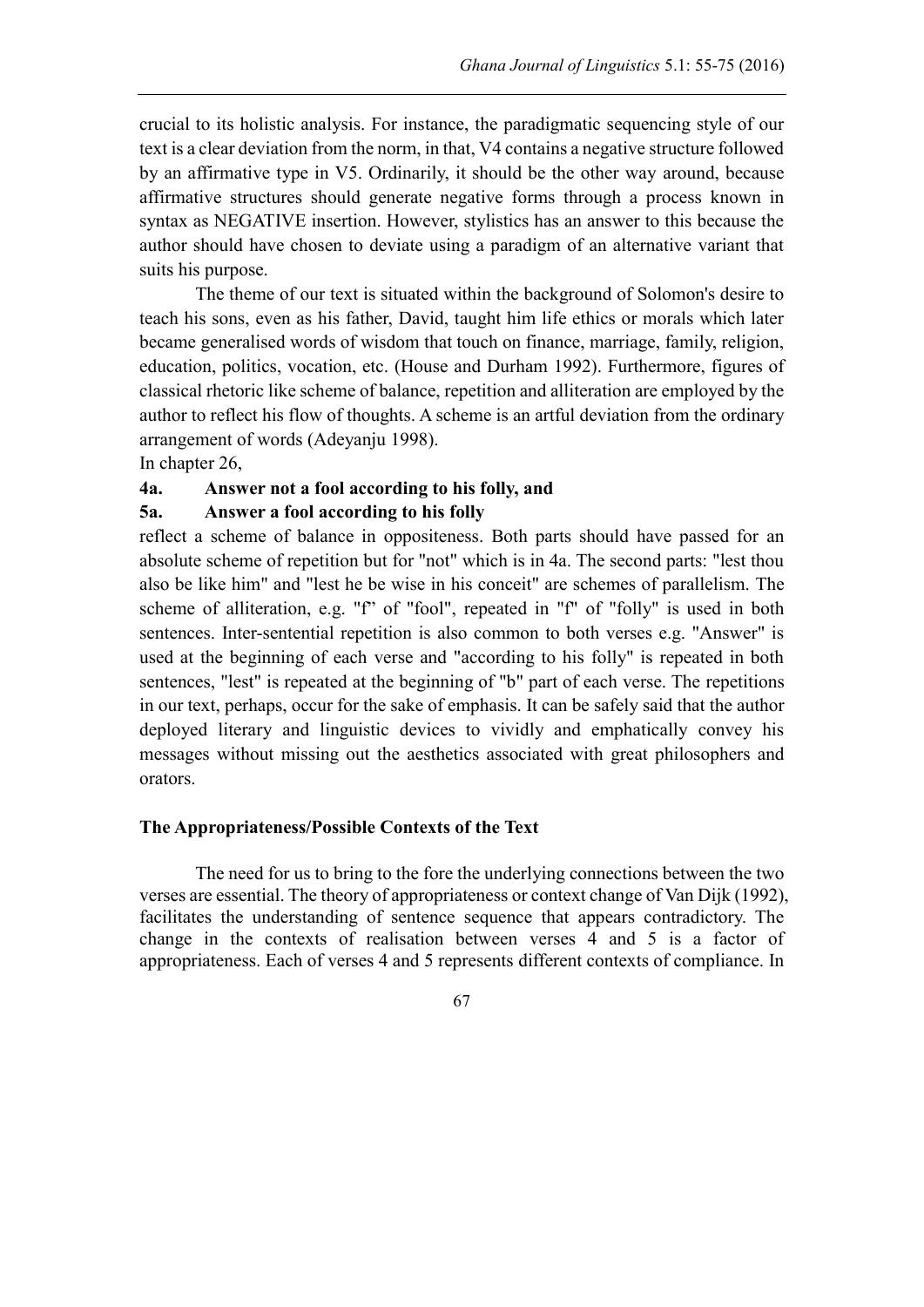other words, verse 4 is realised independently of verse 5 and vice versa. But both of them relate within appropriate or possible contexts in the act of language. We can assume that when it may be appropriate to heed V4, heeding V5 will be inappropriate.

However, we need to explore the possibilities of the simultaneous realisations of both verses, where it is taken for granted that Solomon's hearers may be many in different locations, the two verses can be arbitrarily and concurrently complied with. The possibility of each realisation subsists within several possibilities in different places at the same time. In other words, the realisation of each context is a factor of appropriateness on the bases of time and place.

We can propose a schematic diagram to illustrate this further:



**Figure 2: Friday-Otun's (2016) Model, Showing Appropriate and Possible Contexts of Heeding Contradictory Instructions**.

The diagram above shows two horizontal or parallel boxes linked to another horizontal box of "Appropriateness/Possible Contexts". Each horizontal box signifies each verse of our text. At  $L_1T_1$  (Location I, Time I) INS 1 (Instruction one: V4) is realisable. At **L2T<sup>2</sup>** (Location 2, Time 2), INS 2 (Instruction 2: V5) is complied with. The "Appropriateness" is the link between the two boxes − the pragmatic force that unifies the two verses. INS I enjoins A (Subject Agent) not to do X (answer) B (object agent - a fool) because of Z (lest he be wise in his own conceit).

The object agent (B) can be the same or different person in both cases. The horizontal boxes are parallel because Vs 4 and 5 cannot at the same time be complied with by a single agent at the same time. However, with the appropriateness or possible contexts linking them, certain variables are possible: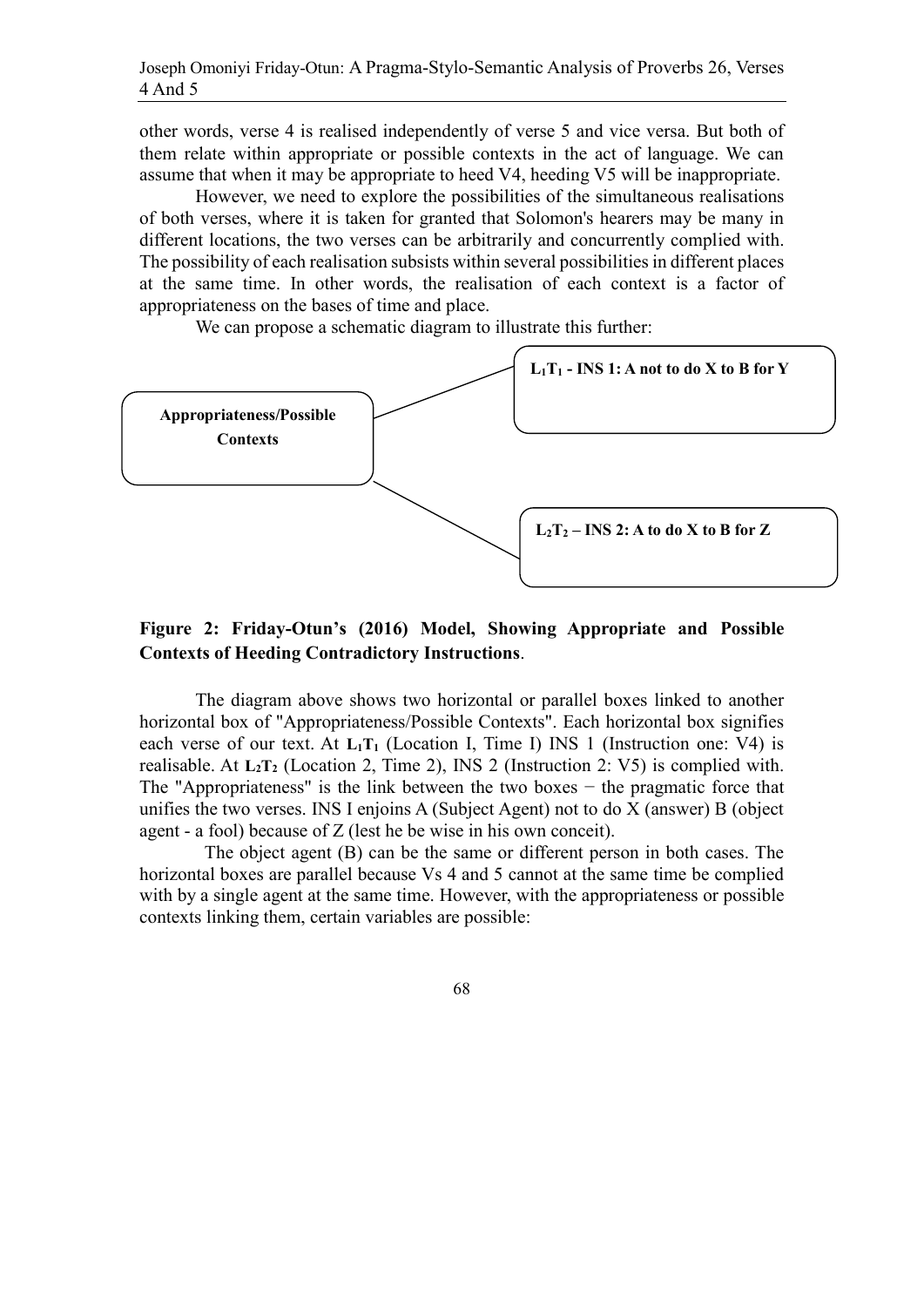- (1) When INS 1 and 2 are complied with simultaneously, the complying agents and locations will be two or more.
- Or, Where complying agents and locations are more than one, INS 1 and 2 can be complied with, simultaneously:
- (2) Where INS 1 and INS 2 are complied with by a single agent, times or periods of compliance will differ.
- Or, When times or periods of compliance to INS 1 and 2 differ, an agent can comply with both instructions without conflict.
- (3) Compliance, whether by a single or multiple agents, at the same or different times and locations, depends on the appropriateness or possible times, locations and agents. At this point, the resolution or reconciliation of the two verses is underscored.

#### **Contexts and Competencies of the Participants**

There is the need to discuss the authorship of the book of Proverbs, particularly, that of our text, before describing the contexts and competencies of the participants. The majority position of scholars contends that Proverbs are lifted from Kemetic (Egyptian) wisdom texts, and then attributed to king Solomon. However, Christians believe that the book of Proverbs is one of the poetic books of the Bible written by king Solomon and known for words of wisdom (Babatunde 1988; Adeyanju 1998; Zavada 2016). According to Pang (2014), the authorship of the book has come under academic and theological contentions by many scholars since the discovery of the Instruction of Amenemope in ancient Egypt about eighty years ago. The Instruction of Amenemope, is a literary work composed in Ancient Egypt, containing thirty chapters of advice for successful living. It was written by the scribe Amenemope, as a legacy to his son, reflecting on inner qualities, attitudes and behaviours required for a successful life in the face of ever mounting complex political, social and economic conditions (Wikipedia, 2016). Budge (1922) publishes an excerpt of the script, in a French academic work, observing that the Amenemope resembles and influences the biblical wisdom books, while adducing specific parallels between Amenemope and some texts in Proverbs, Psalms and Deuteronomy.

Capitalising on the parallels between Amenemope and Bible wisdom texts, scholars such as Erman (1924), Wilson (1951), Emerton (2001), Shupak (2005), as well as many studies of the Bible and commentaries share the view of Budge (1922) that the Amenemope collections not only resemble, but influence the biblical wisdom texts. They hinge their claims on the dating of Amenemope which is generally taken to be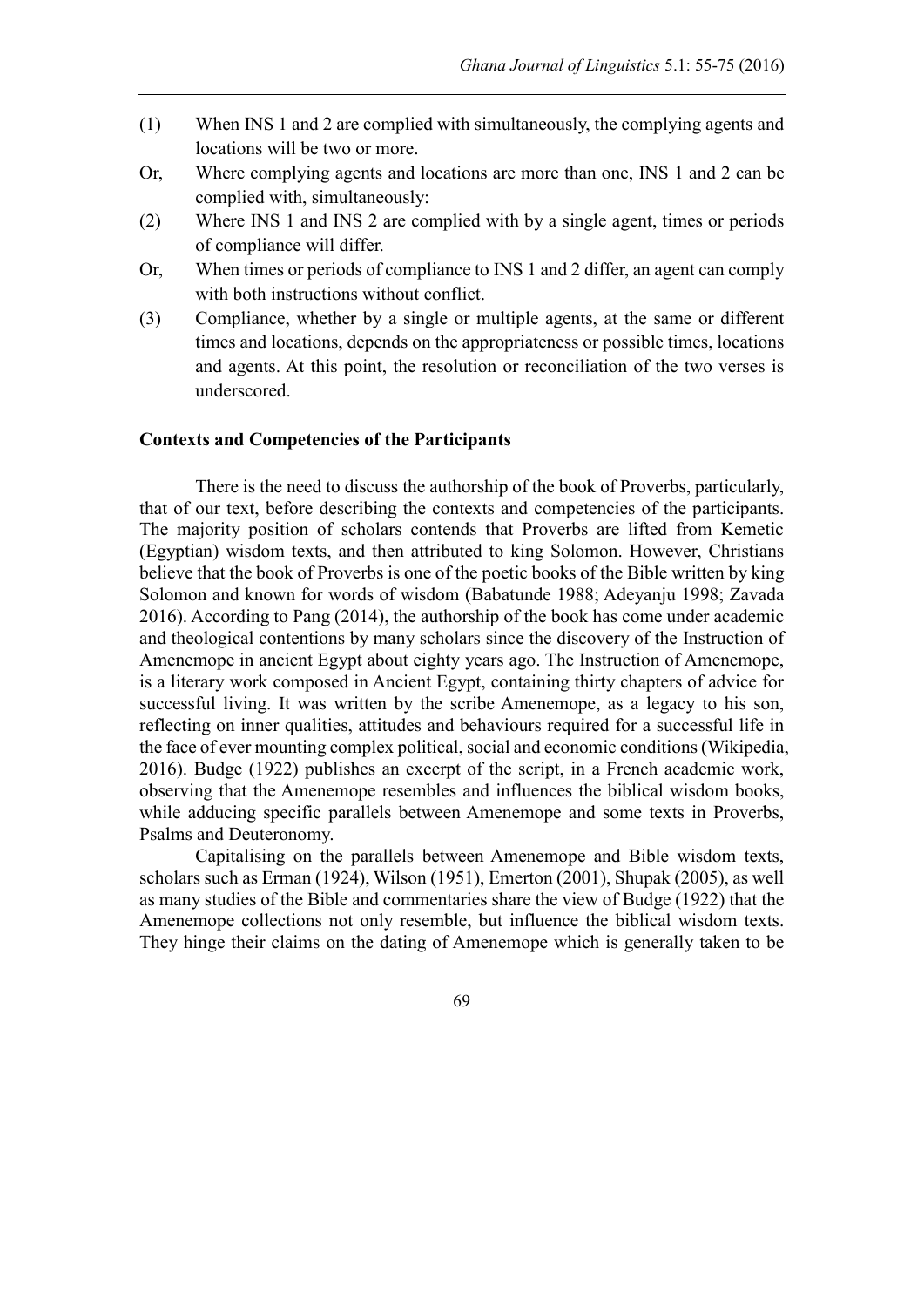during Ramesside period, which predated the Solomonic period.

However, Ruffle (1995), Whybray (1995) and Pang (2014) doubt the relationship between Amenemope and Proverbs. For instance, Ruffle (1975) claims that the connection so casually assumed between the parallel texts are superficial, and mere coincidences that cannot survive detailed examination, while Whybray (1995) argues that only a few of the topics in the Egyptian texts can be found in Proverbs 22: 17- 24:22, with their sequences differing. Furthermore, Pang (2014) compares the theologies of Proverbs  $22:17 - 24:22$  to Amenemope and concludes that theologically, Amenemope is fully compatible with other Egyptian Wisdom Literatures, but not with Bible book of Proverbs.

 From the foregoing discussion on the Egyptian Wisdom Texts and Proverbs, two points stand clear: the dating of Amenemope and the biblical parallels. However, the relevance of dating thrives on the account of the biblical parallels. This then takes us to the question of the relevance of the parallels between the Amenemope and Proverbs to our own study. This is against the backdrop that the basis for any comparison between the book of Proverbs and the Amenemope rests on the biblical parallels found in Proverbs 22:17 to Proverbs 24:22 (Ruffle 1995). Our own area of focus lies outside the texts consisting the parallels above. In other words, our text (Proverbs 26:4 and 5) does not fall within the area of contention. Hence, the aspects of the Proverbs under contention with Kemetic collections do not extend to the parts under our area of study, implying that the authorship of the text we are considering in this work could not have been influenced by Amenemope.

More significantly, the account of the Bible itself on the authorship of the Proverbs shows enough evidence of its origin. For instance, in Proverbs 1:1, "The proverbs of Solomon the son of David, king of Israel" unequivocally states the source of the book. Furthermore, the introduction to the book of Proverbs written by the author of the *Amplified Bible* (1987) asserts that the Hebrew title, "The proverbs of Solomon" credits the book to Solomon, who succeeded his father on the throne about 970 B.C. According to this introduction, two additional references, Proverbs 10:1, "The Proverbs of Solomon. A wise son maketh a glad father; but a foolish son is the heaviness of his mother," and Proverbs 25:1, "These are also proverbs of Solomon, which the men of Hezekiah king of Judah copied out," identify Solomon as the author of our text in particular, and of most of the proverbs in the Bible. Hence, in this paper, Solomon is regarded as the author, particularly of our data, as well as of the book of Proverbs, generally. Therefore, Solomon, his son and all Bible users are the "participants" in the contextual analysis of the text under investigation.

So far, a little has been said "pragmatically" about the participants of our texts, especially Solomon (the author). The participants' "contexts" and "competences" including the "speech acts" they performed deserve our attention. The various levels of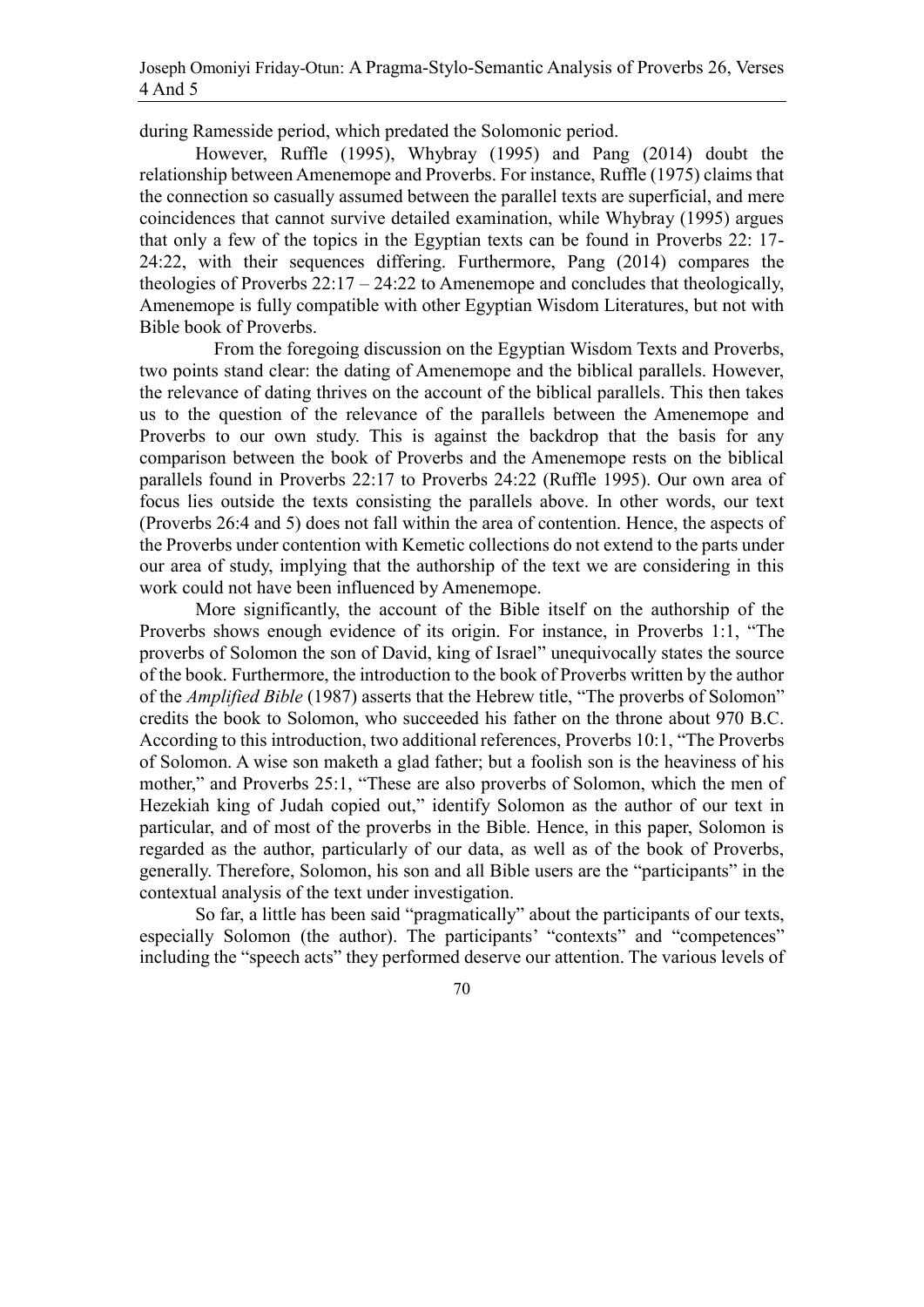the participants' "contexts", "competencies" and "speech acts" as seen in Lawal (1997) are relevant to this study. The levels are linguistic, situational, psychological, social, sociological and cosmological contexts.

 At the surface (linguistic) layer, Solomon reactivates his graphological, morphological, semantic and syntactic competences to write verses 4 and 5. Similarly, Solomon's son or Bible readers must reactivate appropriate competencies to decode the meanings in both verses. The writer's graphological style (of using negative structure to precede affirmative one) is an issue of choice among alternatives. It is assumed that he writes to his son according to his flow of thoughts and perhaps, his presumed order of emphasis.

The situational context reflects the "topic of discourse, factors of the physical events, including concrete objects, persons and locations" (Lawal 2012: 155). Solomon understood the possibility of being drawn into a dialogue with a fool. He gave two conditions or reasons that should form the basis for responding to a fool according to his folly in any given circumstances (V4b and 5b). But the whole text centres on instructions and conditions for conversing with a fool. The first instruction is not to reply to a fool for the possibility of playing the second fool (V4), while the other is to reply where and when a fool may be "wise in his own conceit" (V5). Solomon's son has the responsibility of studying the two contexts and complying appropriately. To do this, his son should possess the background information of the two situations to discover his (Solomon's) intentions, and that of the fool, to draw inferences that will assist in responding to a fool appropriately.

 Also relevant in this aspect is the application of one of the four maxims of Grice (1975) known as the Co-operative Principle (CP). The "manner" (fourth maxim) in which an utterance is made is important if participants must avoid ambiguity, must be brief and orderly; anything to the contrary should be seen as lacking "manner". Where a fool displays a lack of "manner", making a contribution in similar manner may amount to playing the second fool. But if a reply in the "manner" a fool speaks is appropriate to counter self-deceit, it should be given (V5). The maxim can assist in establishing the appropriate realisations of Vs 4 and 5 in separate contexts, thereby ruling out possible contradictions.

At the psychological context, the writer of our text resents and hates foolishness and wants his son to handle a fool accordingly. In V4, the author detests a response to a fool that will make his son replicate the ranting of the fool. But as shown in V5, the writer abhors a situation where the fool will go without being replied to if he (the fool) feels "fulfilled".

Father-son-fool relationship on the one hand, and author-Bible user-fool relationship on the other, characterise the social contexts of the text. The instructions in Vs 4 and 5 were primarily directed to Solomon's son; they are now for the benefit of all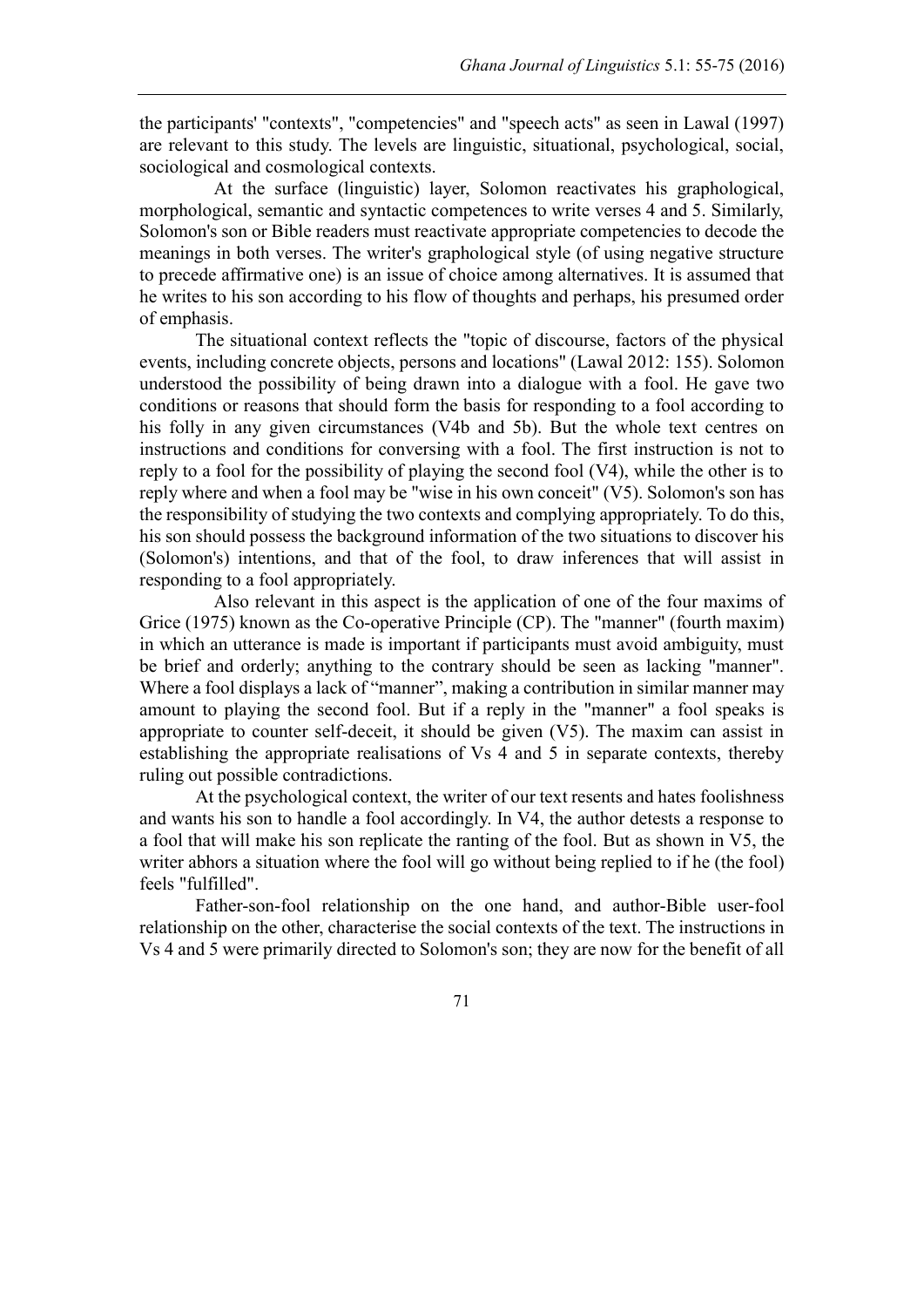Bible users.

Sociologically, the historical and socio-cultural settings of the text are embedded in the history of the life and times of Solomon. He had a track record of wisdom (1 Kings 29-34). He observed the universe and wrote on several issues of life. As a wise man, he observed the fool and knew his boastings, railings and arrogance. Solomon was well acquainted with the attitude, moods and beliefs of a fool. It would be unrealistic to snub the fool always. Solomon then instructed his son to shun a fool when necessary, and reply to him when appropriate, leaving to his son the responsibility for deciding the time and location to determine the appropriateness of the actions.

The world-view of Solomon, his son, the fool and subsequently all Bible users constitute the context upon which the cosmological factor is built. All over the world, people speak either wisely or foolishly. When people express themselves wisely, precepts are laid and such are models for emulation.

In contrast, a foolish expression receives condemnation, especially by the wise or those who can discern appropriately. Vs 4b and 5b are two possible effects of life encounters. These effects inform the instructions in 4a and 5a respectively. In other words, the world-view of Solomon, his son and Bible users about "the fool" goes a long way to determine the appropriateness of complying with the instructions in our text.

# **Conclusion**

Resolving an overt contradiction of this sort involves a complex interrelatedness and somewhat intrinsic interplay of language at stylistic, semantic and pragmatic levels. The puzzle that confronts an effort at proffering resolution to the two contradictory verses emerges partly from their paradigmatic sequencing. Hence reconciling the verses goes beyond linguistic and semantic postulations. Pragmatic clues which provide useful background information on the speaker, hearer, topic, place and time of discourse including other contextual factors have simultaneously facilitated the inferences or presuppositions that have been drawn from the intentions of the text writer. Since ordinary sense reveals that it is impossible for a single agent to comply with opposing instructions at the same time, the pragmatic challenges posed by our text have been tackled decisively.

If there was any justification for the flow of thought the author of our text displayed in sequencing his statements or sentences in deviant with regard to grammatical rules, it was the stylistic premise. As revealed in the text, the author couched his utterances by leaning on the good anchor offered by language variation. While leaving his addressees to the task of deciphering his speech through semantic and pragmatic presuppositions, his stylistic competence gave him the leverage of engaging the features of sentence variation, scheme of balance, negative insertion,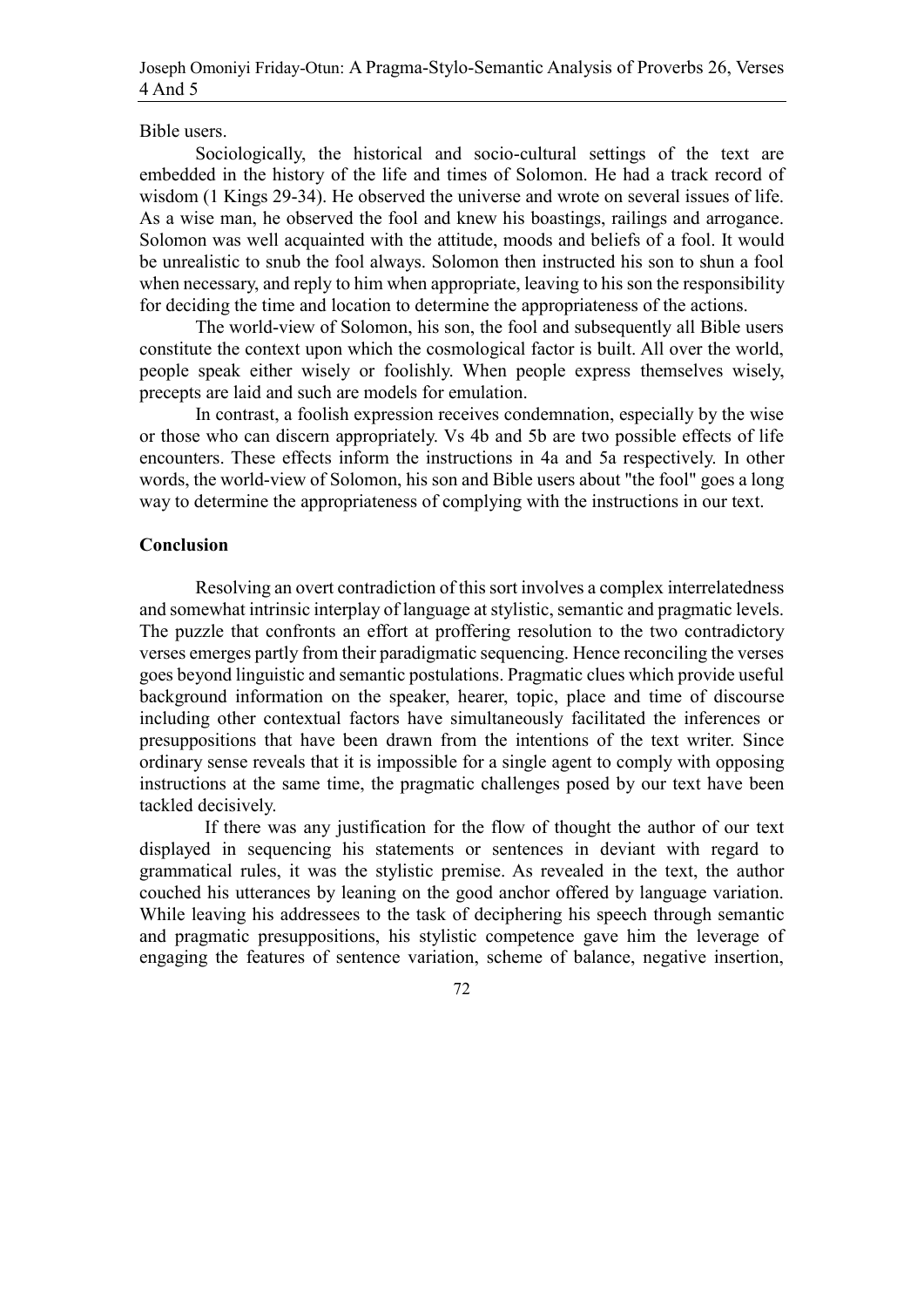alliteration, repetition, etc. to perform the illocutionary functions of advising and warning his son, and subsequently, to all the users of the Bible.

Importantly too, the issue of "appropriateness" rang throughout the framework of our analysis suggesting the crucial nature of the concept in the study. It avails us a great advantage of situating verses 4 and 5 in terms of their appropriate realisations per time, location and person. In other words, the theory allows the explication of where and when to reply to a fool or to restrain oneself. Herein lays the crux of the needed reconciliation of the two verses that make up our text.

# **References**

- Adeniji, A. & Osunbade, N. (2014) "Pragmatic Functions of Tradition-Motivated Discourses in Ahmed Yerima's *Ajagunmale*" in *International Journal of English and Linguistics Research.* Vol.2, No 2. 1-14.
- Adegbija, E.E. (1982) "Speech Act Analysis of Consumer Advertisement" unpublished Ph.D. Thesis. Indiana University, Bloomington.
- Adegbija, E.E. (1985) "Semantics in English as a Second Language (ESL)" in *Defining English as a Second Language*. (ed.) Adebisi Afolayan, Ife: University of Ife, ESL series: 259 - 269.
- Adegbija, E.E. (1988) "My friend where is Anini?: Decoding the meaning of an utterance" in *Journal of Pragmatics*, 12 (2): 151 – 160.
- Adeyanju. D. (1998) "The Sermon on the Mount: A Stylistic Analysis" in *Centrepoint: A Journal of Intellectual. Scientific and Cultural Interest* (ed.) Sola Babatunde, Ilorin: University of Ilorin Press. 95 - 115.
- Allan, Keith (1986) Linguistic Meaning. Vol. 2 New York: Routledge and Kegan Paul Plc.
- Ajileye, M.K. and S.S. Ajileye (2012) "Pragma Sociolinguistic Features of Yoruba Nicknames" in *Stylistics in Theory and Practice* (ed.) Adebayo Lawal, Ilorin Jether Press: 195 - 204.
- Austin, J.H. (1962) *How to Do Things with Words* Cambridge, M.A. Howard University Press.
- Bach, K. and R. Harnish (1979) *Linguistic communication and Speech Acts* Cambridge, M.A.: MIT Press.
- Babatunde, J.A. (1988) "The Psalms as Poetry: A Stylistic Analysis of Psalm 119" Unpublished M.A. Thesis Unilorin.
- Budge, E. A. (1922) "The Precepts of Life by Amen-em-Apt, the son of Ka-Nekht" *Recueil d'etudes egyptologiques dediees a la memoire de Jean-Francois Champollion a l'occasion du centenaire de la letter a M. Dacier relative a l'alpabet des hieroglyphs phonetiques.* Paris: E. Champion. 431-446.
- Cross, F.L. (1974) *The Oxford Dictionary of the Christian Church* London: Oxford University Press.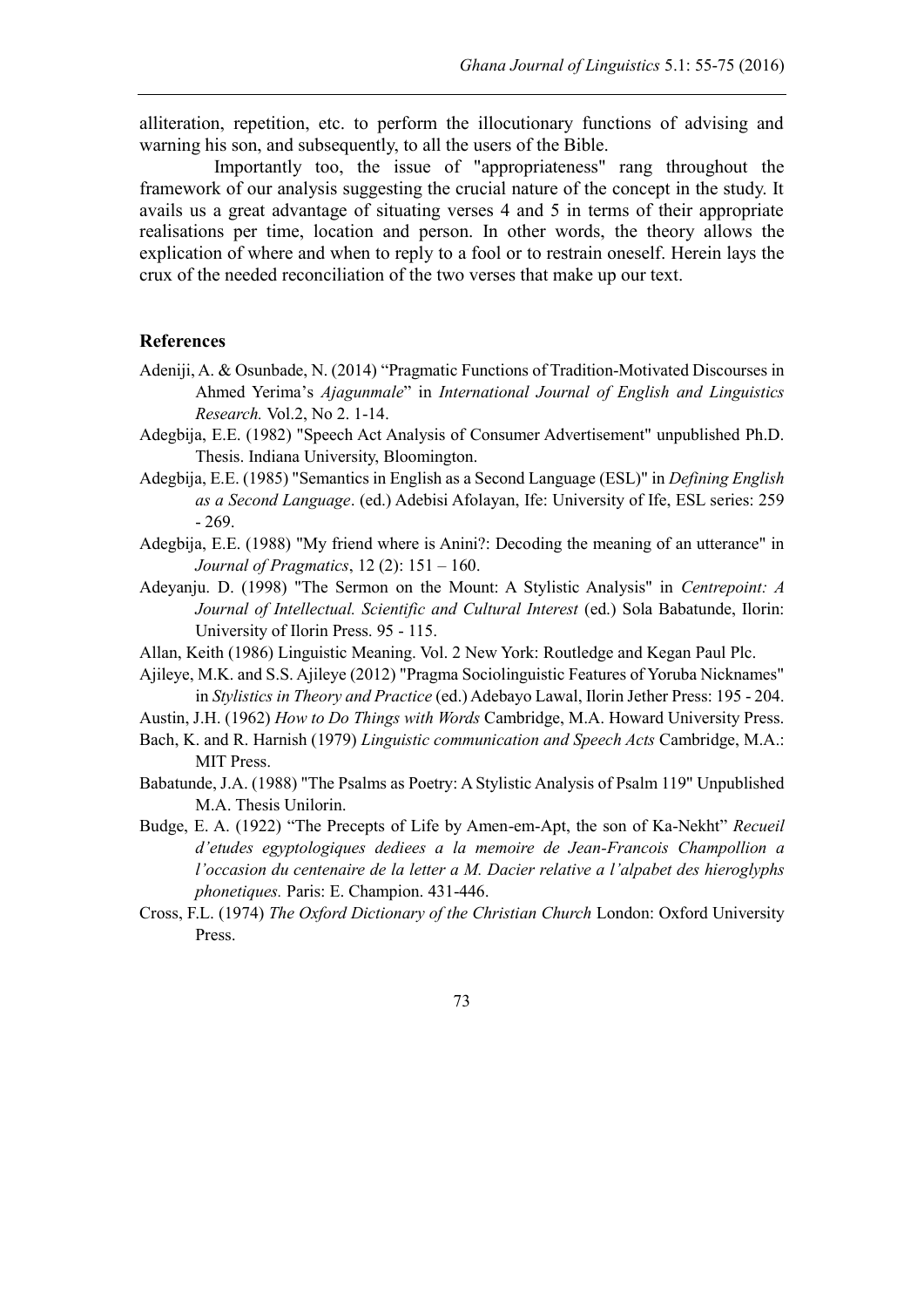- Ducrot, O. and Todorov, (1972) *Encyclopaedic Dictionary of the Science of Language.* London and New York: Routledge.
- Emerton, J. A. (2001) "The Teaching Amenemope and Proverbs XXII 17-XXIV 22: Further Reflections on a Long-standing Problem" *Vetus Testamentum* 51 431-465.
- Erman, A. (1924) "Eine agyptische Quelle der Spruche Salomos'", *Sitzungsberichte der Akademie der Wissenschaften* 15 86-93.
- Grice, H.P. (1975). "Logic and Conversation". in P. Cole and Morgan J. (eds.) *Syntax and Semantics* Vol.3, New York: Academic Press: 46-58.
- House, W.H. and K.M. Durham (1992) *Living Wisely in a Foolish World: A Contemporary Look at the Wisdom of Proverbs* Lagos: Kregal Publications.
- Lakoff, R. (1990). *Talking Power: The Politics of Language.* New York: Basic Books.
- Lawal A. Bade, A. and Raji, W. (1997) "A Pragmatic study of selected pairs of Yoruba proverbs" in *Journal of Pragmatics*. 27,635 - 652.
- Lawal (2012). "Pragmatic in stylistics: A speech Acts Analysis of Soyinka' s "Telephone Conversation" in *Stylistics in Theory and Practice* (ed.) Adebayo Lawal, Ilorin: Jether Press: 150-173.
- Levin, S.R. (1977) *The Semantics of Metaphor*. London: The John Hopkins University Press.
- Leech G. and J. Thomas (1990) "Language Meaning and Context: Pragmatics" in *All Encyclopedia of Language* (ed.) Collinge, N.L, London: Routledge: 173-201.
- Oladosu, A.G.A.S. (2012) "A stylistic Analysis of the Quranic Verse of the Throne" in Adebayo Lawal (ed.) *Stylistics in Theory and Practice* Ilorin: Jether Press: 217 - 230.
- Olajide, B.S. (2012) "Style in scientific prose: A Case Study in ESL context" in Adebayo Lawal (ed.) *Stylistics in Theory and Practice llorin*: Jether Press: 93 - 105.
- Pang, P. (2014) Comparison of the Theologies of Proverbs 22:17 to Proverbs 24:22 and Amenemope. https://www.scribd.com/doc/17820288/Comparison-of-Prov-and-Amenemope. Retrieved, 14<sup>th</sup> Nov. 2016.
- Ruffle, J. (1995) "The Teaching of Amenemope and its Connexion with the Book of Proverbs" in Roy Zuck, (ed.) *Learning from the Sages; Studies on the Book of Proverbs* Baker: Books: 293-331.
- Searle, J.R. (1974) *Towards a Linguistics Theory of Speech Acts*. New York: Academic Press.
- Shupak, N. (2005) "The Instruction of Amenemope and Proverbs 22:17-24:22 from the perspective of contemporary Research" in R.L. Trokel, K.G. Friebel and D.R. Magary (eds.) *Seeking out the Wisdom of the Ancients: Essays Offered to honour Michael V. Fox on the occasion of his Sixty-fifth Birthday.* Eisenbrauns: Eisenbrauns Press. 203- 217.
- Stalnaker, R. (1974) "Pragmatic Presuppositions" in M. Munitz & P. Unger (Eds.) *Semantics and philosophy.* New York: New York University Press. 197-213.
- The Amplified Bible (1987) Grand Rapids, U.S.A: The Zondervan Corporation and the Lockman Foundation.